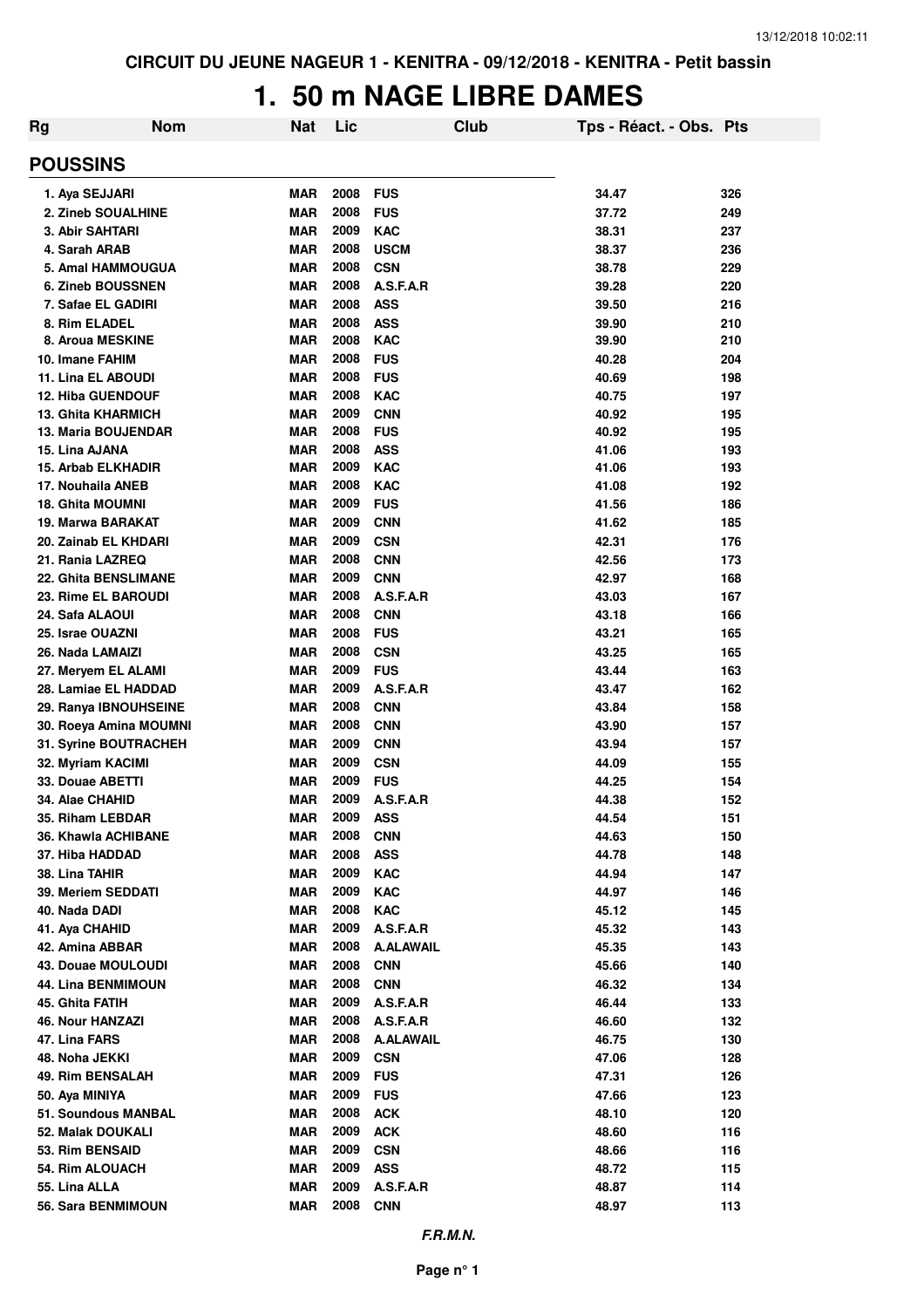## **1. 50 m NAGE LIBRE DAMES**

| <b>Rg</b>                 | <b>Nom</b> | Nat        | Lic  |             | <b>Club</b> | Tps - Réact. - Obs. Pts |     |
|---------------------------|------------|------------|------|-------------|-------------|-------------------------|-----|
| <b>POUSSINS</b>           |            |            |      |             |             |                         |     |
| 57. Aya SAKHRAOUI         |            | <b>MAR</b> | 2009 | <b>CSN</b>  |             | 49.56                   | 109 |
| 58. Nada EL HAMZAOUI      |            | <b>MAR</b> | 2008 | <b>ACK</b>  |             | 49.88                   | 107 |
| 59. Basmala LAAROUBI      |            | <b>MAR</b> | 2008 | <b>ACK</b>  |             | 50.62                   | 103 |
| 60. Sara KAIMECH          |            | <b>MAR</b> | 2009 | A.S.F.A.R   |             | 50.96                   | 101 |
| 61. Meryeme ZOUITA        |            | <b>MAR</b> | 2008 | <b>ASS</b>  |             | 51.00                   | 100 |
| 62. Abir LAFRIKI          |            | <b>MAR</b> | 2008 | <b>ASS</b>  |             | 52.06                   | 94  |
| 63. Nour Adoha BOUKHRIS   |            | <b>MAR</b> | 2009 | <b>FUS</b>  |             | 52.09                   | 94  |
| 64. Maha AZDAD            |            | <b>MAR</b> | 2009 | <b>ACK</b>  |             | 52.69                   | 91  |
| <b>65. Ines ETTOUHAMI</b> |            | <b>MAR</b> | 2009 | <b>KAC</b>  |             | 53.43                   | 87  |
| 66. Amira OUCHID          |            | <b>MAR</b> | 2009 | <b>KAC</b>  |             | 53.53                   | 87  |
| 67. Nada IDHYA            |            | <b>MAR</b> | 2008 | <b>CNK</b>  |             | 54.25                   | 83  |
| 68. Iness KHATORI         |            | <b>MAR</b> | 2009 | A.S.F.A.R   |             | 54.34                   | 83  |
| 69. Lina SAYOURI          |            | <b>MAR</b> | 2008 | <b>ASS</b>  |             | 54.56                   | 82  |
| 70. Rania BALITI          |            | <b>MAR</b> | 2009 | <b>ACK</b>  |             | 54.75                   | 81  |
| 71. Hiba LAKHLIFI         |            | <b>MAR</b> | 2008 | <b>IRT</b>  |             | 56.07                   | 75  |
| 72. Sara FARID            |            | <b>MAR</b> | 2009 | A.S.F.A.R   |             | 1:05.37                 | 47  |
| 73. Syrine ZENOUAKI       |            | <b>MAR</b> | 2008 | <b>ACK</b>  |             | 1:19.84                 | 26  |
| <b>AVENIR A1</b>          |            |            |      |             |             |                         |     |
| 1. Sahar TAYEBI           |            | <b>MAR</b> | 2010 | <b>FUS</b>  |             | 44.71                   | 149 |
| 1. Inas ELFAHSSI          |            | <b>MAR</b> | 2010 | <b>FUS</b>  |             | 44.71                   | 149 |
| 3. Oumnia LAQLIOUAL       |            | <b>MAR</b> | 2010 | <b>CNN</b>  |             | 46.62                   | 131 |
| <b>4. Noor KANDIL</b>     |            | <b>MAR</b> | 2010 | <b>CNN</b>  |             | 47.06                   | 128 |
| 5. Ranim HADANE           |            | <b>MAR</b> | 2010 | <b>CNN</b>  |             | 47.19                   | 127 |
| 6. Niama KASSOU           |            | <b>MAR</b> | 2010 | <b>CSN</b>  |             | 48.53                   | 116 |
| 7. Yara GUEDDAOUI         |            | <b>MAR</b> | 2010 | <b>ACK</b>  |             | 48.75                   | 115 |
| 7. Chahd CHAHID           |            | <b>MAR</b> | 2010 | <b>CNN</b>  |             | 48.75                   | 115 |
| 9. Radia BENARFA          |            | <b>MAR</b> | 2010 | <b>FUS</b>  |             | 50.85                   | 101 |
| 10. Israe RHZALA          |            | <b>MAR</b> | 2010 | <b>FUS</b>  |             | 50.88                   | 101 |
| 11. Rania AQUIL           |            | <b>MAR</b> | 2010 | <b>ASS</b>  |             | 51.47                   | 98  |
| 12. Marwa BENBIYA         |            | <b>MAR</b> | 2010 | <b>ASS</b>  |             | 52.09                   | 94  |
| <b>13. Rime CHAQRANI</b>  |            | <b>MAR</b> | 2010 | A.S.F.A.R   |             | 53.28                   | 88  |
| 14. Malak SAIIDI          |            | <b>MAR</b> | 2010 | A.S.F.A.R   |             | 54.12                   | 84  |
| <b>15. Iness TAHIR</b>    |            | <b>MAR</b> | 2010 | <b>CSN</b>  |             | 54.40                   | 83  |
| <b>16. Malak CHERRAT</b>  |            | <b>MAR</b> | 2010 | <b>ACK</b>  |             | 54.62                   | 82  |
| 17. Salma EL GHAZOUANI    |            | <b>MAR</b> | 2010 | A.S.F.A.R   |             | 54.84                   | 81  |
| 18. Aya BERRAZZOUK        |            | <b>MAR</b> | 2010 | A.S.F.A.R   |             | 55.78                   | 77  |
| 19. Maryam BERRAZZOUK     |            | <b>MAR</b> | 2010 | A.S.F.A.R   |             | 57.28                   | 71  |
| 20. Israe NAKMOUCH        |            | <b>MAR</b> | 2010 | <b>ACK</b>  |             | 57.47                   | 70  |
| 21. Hiba GMARI            |            | <b>MAR</b> | 2010 | <b>USCM</b> |             | 58.19                   | 67  |
| 22. Yousra BEN ABDESSELAM |            | <b>MAR</b> | 2010 | <b>USCM</b> |             | 58.53                   | 66  |
| 23. Rim ASAMBA            |            | <b>MAR</b> | 2010 | <b>ASS</b>  |             | 58.62                   | 66  |
| 24. Laila ADDAB           |            | <b>MAR</b> | 2010 | <b>CNK</b>  |             | 59.88                   | 62  |
| 25. Rihab EL KAISSOUMI    |            | MAR        | 2010 | <b>CSN</b>  |             | 59.90                   | 62  |
| 26. Zeineb ENNAMIRI       |            | <b>MAR</b> | 2010 | <b>KAC</b>  |             | 1:01.56                 | 57  |
| 27. Lina EL MOUTAOUKIL    |            | <b>MAR</b> | 2010 | <b>ACK</b>  |             | 1:01.78                 | 56  |
| 28. Ghizlane BENTOUHAMI   |            | <b>MAR</b> | 2010 | <b>ACK</b>  |             | 1:02.44                 | 54  |
| 29. Lamiss KOUNNA         |            | <b>MAR</b> | 2010 | <b>USCM</b> |             | 1:02.69                 | 54  |
| 30. Lina CHOUIKH          |            | <b>MAR</b> | 2010 | <b>USCM</b> |             | 1:02.72                 | 54  |
| 31. Alaa EL MAHI          |            | MAR        | 2010 | <b>ASS</b>  |             | 1:03.22                 | 52  |
| 32. Iness EL HAJJI        |            | <b>MAR</b> | 2010 | <b>CNN</b>  |             | 1:06.50                 | 45  |
| 33. Hiba AMEUR            |            | <b>MAR</b> | 2010 | <b>USCM</b> |             | 1:08.41                 | 41  |
| 34. Lina LACHGAR          |            | <b>MAR</b> | 2010 | <b>CSN</b>  |             | 1:11.22                 | 36  |
| 35. Nada BOUZERDIK        |            | <b>MAR</b> | 2010 | <b>USCM</b> |             | 1:15.40                 | 31  |
| 36. Maroua ELHOUARI       |            | <b>MAR</b> | 2010 | <b>ASS</b>  |             | 1:21.84                 | 24  |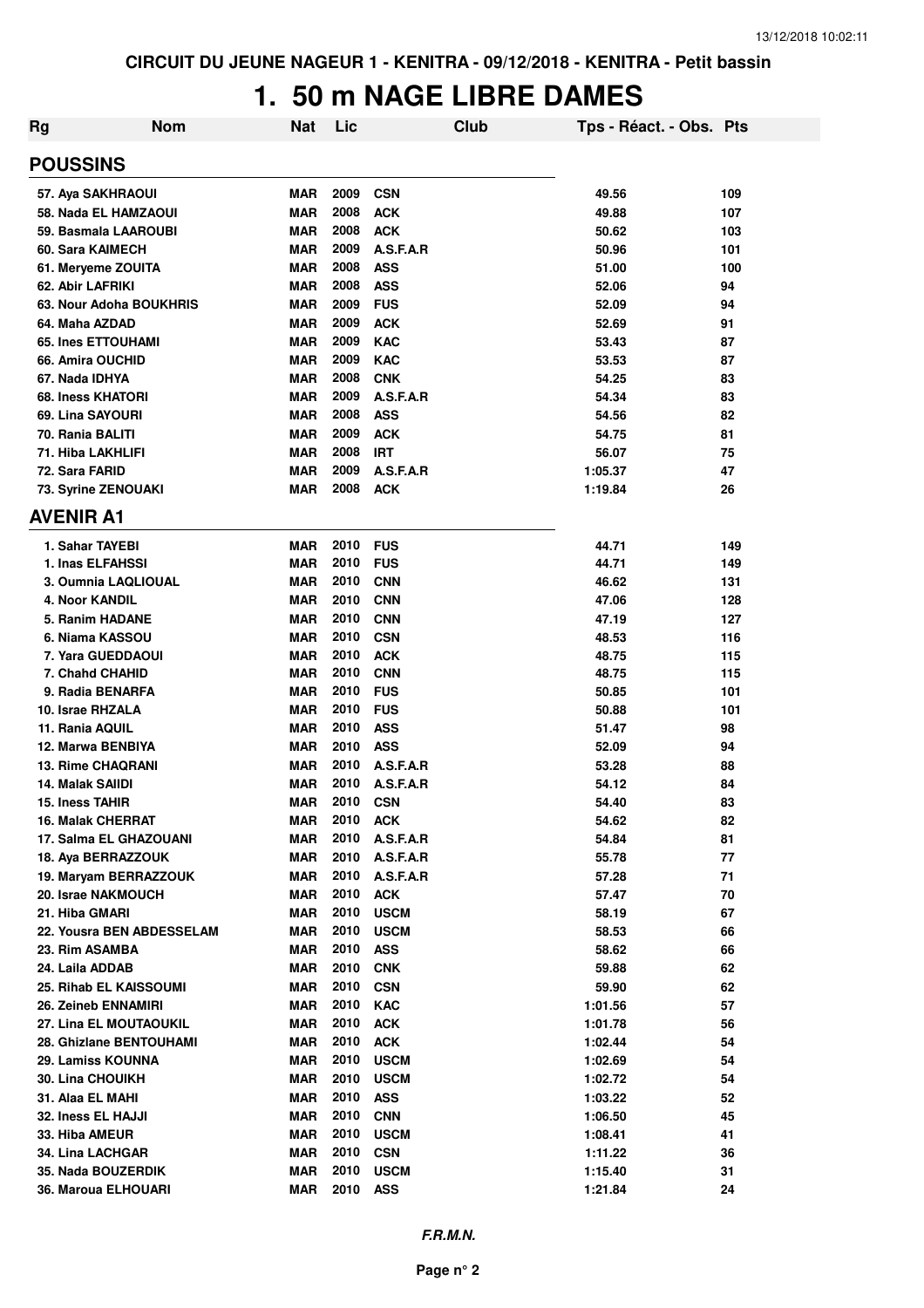## **1. 50 m NAGE LIBRE DAMES**

| Rg                     | <b>Nom</b>                 | Nat        | Lic  | <b>Club</b> | Tps - Réact. - Obs. Pts |     |
|------------------------|----------------------------|------------|------|-------------|-------------------------|-----|
| <b>AVENIR A2</b>       |                            |            |      |             |                         |     |
| 1. Basma JABAR         |                            | <b>MAR</b> | 2011 | <b>CNN</b>  | 49.25                   | 111 |
| 2. Mayar RIHANI        |                            | <b>MAR</b> | 2011 | <b>CSN</b>  | 49.69                   | 108 |
|                        | 3. Sarra EL OTMANY         | <b>MAR</b> | 2011 | <b>CNN</b>  | 50.59                   | 103 |
|                        | 4. Ghita BENHAIDA          | <b>MAR</b> | 2011 | <b>CNN</b>  | 53.06                   | 89  |
| 5. Lina BRIKA          |                            | <b>MAR</b> | 2011 | <b>CNK</b>  | 53.56                   | 86  |
| <b>6. Rim HAFIANE</b>  |                            | <b>MAR</b> | 2011 | <b>ACK</b>  | 54.68                   | 81  |
|                        | 7. Romayssae HAMMOUGUA     | <b>MAR</b> | 2011 | <b>CSN</b>  | 54.84                   | 81  |
|                        | 8. Hidaya LAAROUBI         | <b>MAR</b> | 2011 | <b>ACK</b>  | 1:00.22                 | 61  |
| 9. Malak SEMMAR        |                            | <b>MAR</b> | 2011 | <b>USCM</b> | 1:00.72                 | 59  |
|                        | <b>10. Lina CHAGRAOUI</b>  | <b>MAR</b> | 2011 | <b>USCM</b> | 1:00.87                 | 59  |
| 11. Rania DLIMA        |                            | <b>MAR</b> | 2011 | <b>ACK</b>  | 1:03.66                 | 51  |
| 12. Yasmina HDILOU     |                            | <b>MAR</b> | 2011 | <b>ACK</b>  | 1:08.50                 | 41  |
|                        | <b>13. Amira ELMARNYSY</b> | <b>MAR</b> | 2011 | <b>ASS</b>  | 1:11.19                 | 37  |
| 14. Amira CHABI        |                            | <b>MAR</b> | 2011 | <b>USCM</b> | 1:11.94                 | 35  |
| <b>NC. Jana HAKIMI</b> |                            | <b>MAR</b> | 2011 | <b>USCM</b> | Frf n.d.                |     |

**F.R.M.N.**

**Page n° 3**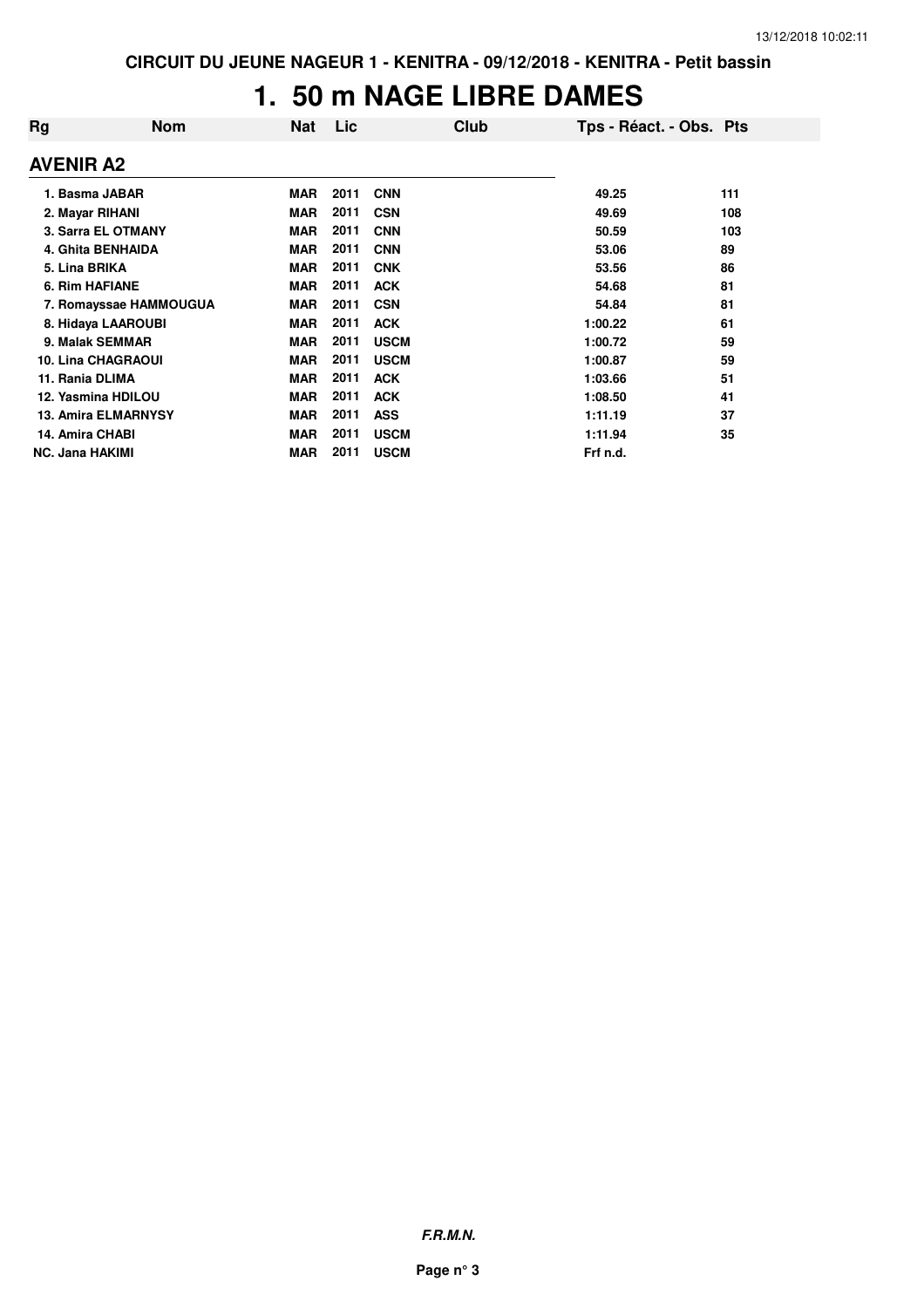#### **2. 50 m NAGE LIBRE MESSIEURS**

| Rg                                               | <b>Nom</b> | <b>Nat</b> | Lic          |                          | Club | Tps - Réact. - Obs. Pts |            |
|--------------------------------------------------|------------|------------|--------------|--------------------------|------|-------------------------|------------|
| <b>POUSSINS</b>                                  |            |            |              |                          |      |                         |            |
| 1. Akram SAADANI                                 |            | <b>MAR</b> | 2008         | <b>USCM</b>              |      | 32.72                   | 261        |
| 2. Yahya SOBHI                                   |            | <b>MAR</b> | 2009         | <b>CNN</b>               |      | 35.34                   | 207        |
| 3. Yahia LAAREJ                                  |            | <b>MAR</b> | 2008         | <b>FUS</b>               |      | 36.06                   | 195        |
| <b>4. Amine IDRISSI FAKHREDDINE</b>              |            | <b>MAR</b> | 2008         | <b>FUS</b>               |      | 36.31                   | 191        |
| 5. Souhail AISSAOUI                              |            | <b>MAR</b> | 2009         | <b>CNN</b>               |      | 36.38                   | 189        |
| 6. Ahmed EL HARRAK                               |            | <b>MAR</b> | 2008         | <b>CNN</b>               |      | 36.79                   | 183        |
| 6. Sami NEJJAR                                   |            | <b>MAR</b> | 2009         | <b>USCM</b>              |      | 36.79                   | 183        |
| 8. Amine BENAHMED                                |            | <b>MAR</b> | 2008         | <b>FUS</b>               |      | 36.88                   | 182        |
| 9. Fadi GHOUDANE                                 |            | <b>MAR</b> | 2008         | <b>CSN</b>               |      | 36.91                   | 181        |
| 9. Omar KAMAL                                    |            | <b>MAR</b> | 2009         | <b>USCM</b>              |      | 36.91                   | 181        |
| 11. Jad NOUIRA                                   |            | <b>MAR</b> | 2008         | <b>USCM</b>              |      | 37.18                   | 177        |
| 12. Ali ZAMANI                                   |            | <b>MAR</b> | 2009         | <b>USCM</b>              |      | 37.22                   | 177        |
| 13. Abdellah NOUMA                               |            | <b>MAR</b> | 2008         | <b>FUS</b>               |      | 37.60                   | 172        |
| <b>14. Ali BOURICH</b>                           |            | <b>MAR</b> | 2008         | A.S.F.A.R                |      | 37.75                   | 170        |
| <b>15. Mourad LAQLIOUAL</b>                      |            | <b>MAR</b> | 2008         | <b>CNN</b>               |      | 37.84                   | 168        |
| 16. Rayane ELMAZOUNI                             |            | <b>MAR</b> | 2008         | <b>CSN</b>               |      | 37.87                   | 168        |
| 17. Taha EL HASSANI                              |            | <b>MAR</b> | 2008         | <b>FUS</b>               |      | 38.50                   | 160        |
| <b>18. Khalil AKIRTAS</b>                        |            | <b>MAR</b> | 2009         | <b>FUS</b>               |      | 39.03                   | 153        |
| 19. Amir LAHDADI                                 |            | <b>MAR</b> | 2008         | <b>USCM</b>              |      | 39.36                   | 149        |
| 20. Mohamed Islam GHZALA                         |            | <b>MAR</b> | 2009         | <b>FUS</b>               |      | 39.69                   | 146        |
| 21. Iyad AMDAOUCH                                |            | <b>MAR</b> | 2008         | <b>A.ALAWAIL</b>         |      | 40.06                   | 142        |
| 21. Yahya KHATORI                                |            | <b>MAR</b> | 2008         | <b>CNN</b>               |      | 40.06                   | 142        |
| 23. Mouad TADI                                   |            | <b>MAR</b> | 2008         | <b>IRT</b>               |      | 40.13                   | 141        |
| 24. Mohammed Taha MAROUDI                        |            | <b>MAR</b> | 2008         | A.S.F.A.R                |      | 40.25                   | 140        |
| 25. Salaheddine ELHACHEMI                        |            | <b>MAR</b> | 2009         | <b>ASS</b>               |      | 40.34                   | 139        |
| 26. Walid Mohammed ELBACHA                       |            | <b>MAR</b> | 2008         | <b>FUS</b>               |      | 40.59                   | 136        |
| 27. Mohamed Taha EL MEJDOUB                      |            | <b>MAR</b> | 2009         | <b>FUS</b>               |      | 40.60                   | 136        |
| 28. Mohamed Yassine MOUKHLISS                    |            | <b>MAR</b> | 2008         | <b>A.ALAWAIL</b>         |      | 41.09                   | 131        |
| 29. Hamza BOUNAJMA                               |            | <b>MAR</b> | 2008<br>2009 | <b>USCM</b>              |      | 41.25                   | 130        |
| 30. Amjad SGHIOURI ELIDRISSI                     |            | MAR        | 2008         | <b>CNN</b>               |      | 41.38                   | 129        |
| 31. Rayane BARAKAT<br>32. Mohamed Said BENELHADJ |            | MAR        | 2008         | <b>CNN</b><br><b>ACK</b> |      | 41.81                   | 125<br>124 |
| 33. Ali EL AMRANI                                |            | MAR<br>MAR | 2009         | <b>CNN</b>               |      | 41.87<br>41.91          | 124        |
| 34. Youssef FEKHARI                              |            | <b>MAR</b> | 2009         | A.S.F.A.R                |      | 42.53                   | 118        |
| 35. Omar EL AMRAOUI                              |            | MAR        | 2009         | A.S.F.A.R                |      | 42.64                   | 117        |
| 36. Mohamed Ilyas BELKADI                        |            | <b>MAR</b> | 2009         | A.S.F.A.R                |      | 42.65                   | 117        |
| 37. Hamza LAASKRI                                |            | <b>MAR</b> | 2008         | <b>KAC</b>               |      | 43.12                   | 114        |
| 38. Khalil Ibrahim OUHAMMOU                      |            | MAR        | 2008         | <b>CNN</b>               |      | 43.16                   | 113        |
| 39. Hassan BEN SLETEN                            |            | MAR        | 2008         | <b>USCM</b>              |      | 43.40                   | 111        |
| 40. Haytham MEFTAHI                              |            | MAR        | 2008         | <b>CSN</b>               |      | 43.71                   | 109        |
| <b>41. Ahmed Bachir ECHOUAIBI</b>                |            | <b>MAR</b> | 2008         | <b>KAC</b>               |      | 43.88                   | 108        |
| 42. Anas AIT BARGACH                             |            | <b>MAR</b> | 2009         | <b>ASS</b>               |      | 43.94                   | 107        |
| 43. Ahmed Amine CHEBIHI                          |            | <b>MAR</b> | 2009         | <b>KAC</b>               |      | 44.06                   | 106        |
| 44. Qusay ERRAOUGUI                              |            | <b>MAR</b> | 2009         | <b>A.ALAWAIL</b>         |      | 44.09                   | 106        |
| 45. Mohamed Said BENAMAR                         |            | <b>MAR</b> | 2009         | <b>KAC</b>               |      | 44.32                   | 105        |
| 46. Mohamed Yasser KARBAL                        |            | <b>MAR</b> | 2008         | A.S.F.A.R                |      | 44.69                   | 102        |
| 47. Adham SAID                                   |            | <b>MAR</b> | 2009         | <b>USCM</b>              |      | 44.75                   | 102        |
| 48. Adnane AGNAOU                                |            | <b>MAR</b> | 2008         | <b>USCM</b>              |      | 45.00                   | 100        |
| 49. Ayoub ATILLAH                                |            | <b>MAR</b> | 2008         | <b>FUS</b>               |      | 45.06                   | 99         |
| 50. Taha LAHLOU                                  |            | <b>MAR</b> | 2009         | <b>ASS</b>               |      | 45.31                   | 98         |
| 51. Mohamed EL KACIMI                            |            | MAR        | 2009         | <b>CNN</b>               |      | 45.50                   | 97         |
| 51. Aymane NAIT MBARK                            |            | <b>MAR</b> | 2009         | <b>CNN</b>               |      | 45.50                   | 97         |
| 53. Idriss SAFAR                                 |            | <b>MAR</b> | 2008         | ASS                      |      | 45.79                   | 95         |
| 54. Mohammed ABBAHADDOU                          |            | <b>MAR</b> | 2009         | <b>CNN</b>               |      | 45.97                   | 94         |
| 55. Rayan ELMIR                                  |            | <b>MAR</b> | 2008         | <b>ASS</b>               |      | 46.03                   | 93         |
| 56. Nizar ABAKKAS                                |            | <b>MAR</b> | 2008         | <b>KAC</b>               |      | 47.22                   | 86         |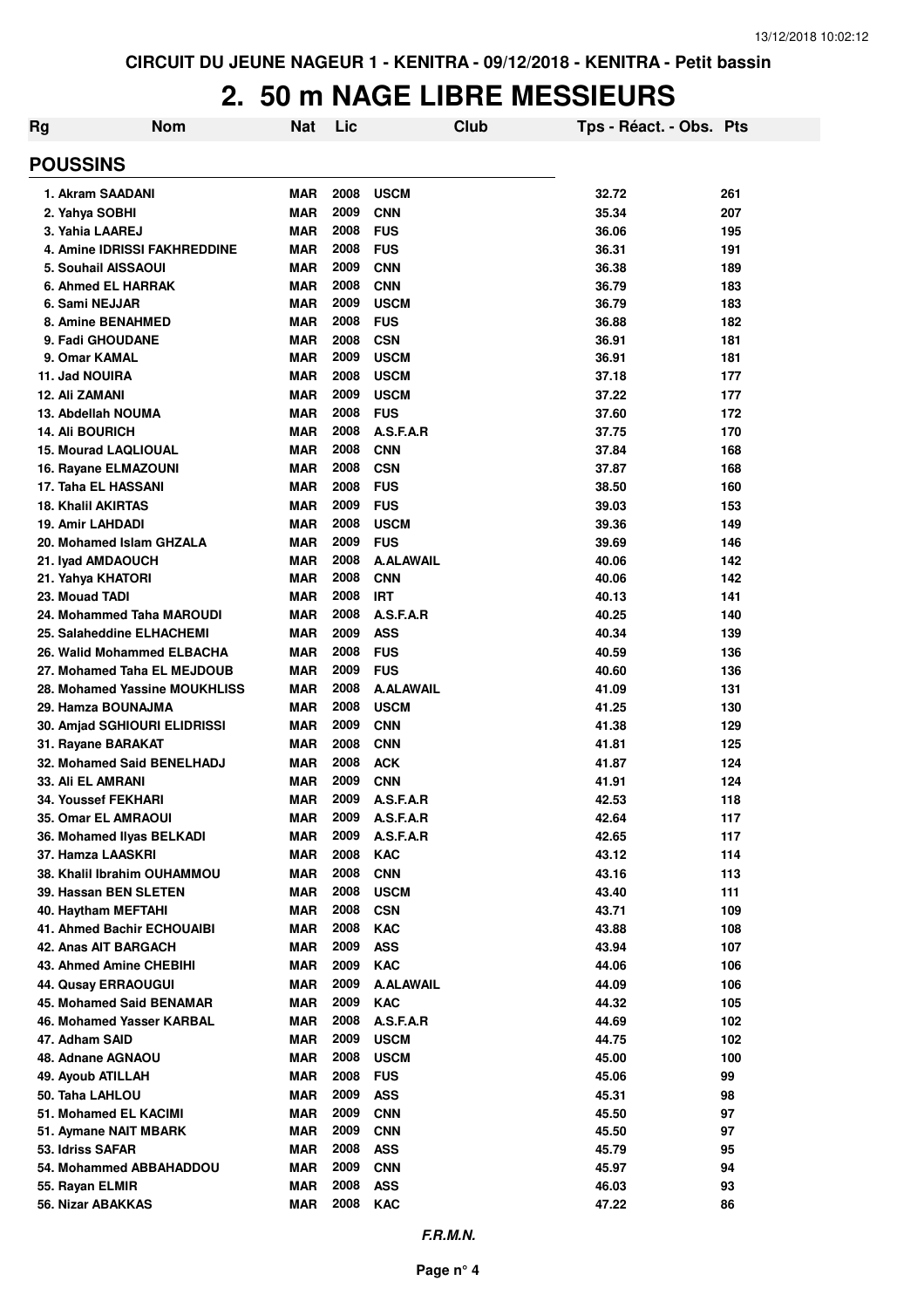#### **2. 50 m NAGE LIBRE MESSIEURS**

| Rg | <b>Nom</b>                                             | <b>Nat</b>               | Lic          |                          | Club | Tps - Réact. - Obs. Pts |          |
|----|--------------------------------------------------------|--------------------------|--------------|--------------------------|------|-------------------------|----------|
|    | <b>POUSSINS</b>                                        |                          |              |                          |      |                         |          |
|    | 57. Ahmed Yahya DAHMANI                                | <b>MAR</b>               | 2009         | <b>ASS</b>               |      | 47.25                   | 86       |
|    | <b>58. Driss MOUFFAK</b>                               | <b>MAR</b>               | 2008         | <b>A.ALAWAIL</b>         |      | 47.50                   | 85       |
|    | 59. Adam ELGUEDDARI                                    | <b>MAR</b>               | 2009         | <b>CNK</b>               |      | 47.62                   | 84       |
|    | 60. Iyad BOUKIR                                        | <b>MAR</b>               | 2008         | <b>IRT</b>               |      | 47.72                   | 84       |
|    | 61. Rayane QARRO                                       | <b>MAR</b>               | 2009         | <b>KAC</b>               |      | 47.90                   | 83       |
|    | 62. Nassim EL AOUSSI                                   | <b>MAR</b>               | 2009         | A.S.F.A.R                |      | 48.03                   | 82       |
|    | 63. Nazih SAADI                                        | <b>MAR</b>               | 2009         | A.S.F.A.R                |      | 48.41                   | 80       |
|    | 64. Mohammed CHAKER LAMRANI                            | <b>MAR</b>               | 2008         | <b>ACK</b>               |      | 49.00                   | 77       |
|    | 65. Marwane SALHI                                      | <b>MAR</b>               | 2009         | <b>CNK</b>               |      | 50.12                   | 72       |
|    | 66. Abdellatif Mohamed Amine BELQUAS MAR               |                          | 2008         | <b>CNK</b>               |      | 50.46                   | 71       |
|    | 67. Mohamed Selim BENCHEKROUN                          | <b>MAR</b>               | 2009         | <b>CNN</b>               |      | 50.53                   | 70       |
|    | 68. Ayoub FARID                                        | <b>MAR</b>               | 2008         | A.S.F.A.R                |      | 50.72                   | 70       |
|    | 69. Badereddine ELHACHEMI                              | <b>MAR</b>               | 2009         | <b>ASS</b>               |      | 53.03                   | 61       |
|    | 70. Rayane BARAKAT                                     | <b>MAR</b>               | 2009         | <b>ASS</b>               |      | 53.22                   | 60       |
|    | 71. Othmane BENKIRANE                                  | <b>MAR</b>               | 2008         | <b>ACK</b>               |      | 55.47                   | 53       |
|    | 72. Aymane JRHIRID                                     | <b>MAR</b>               | 2009         | <b>KAC</b>               |      | 58.54                   | 45       |
|    | 73. Bakr ALABOU                                        | MAR                      | 2008         | <b>ACK</b>               |      | 1:01.25                 | 39       |
|    | 74. Ayman ELHOUARI                                     | <b>MAR</b>               | 2008         | <b>ASS</b>               |      | 1:03.88                 | 35       |
|    | 75. Mehdi LAKHAL                                       | <b>MAR</b>               | 2009         | <b>CNN</b>               |      | 1:06.62                 | 30       |
|    | <b>NC. Mohamed Adam TOUATI</b>                         | <b>MAR</b>               | 2009         | <b>ASS</b>               |      | Frf exc.                |          |
|    | <b>NC. Ouweis AMRANI</b>                               | <b>MAR</b>               | 2008         | <b>CNN</b>               |      | Frf n.d.                |          |
|    | <b>NC. Ayoub DRISSI</b><br><b>NC. Achraf BOUNOUIRA</b> | <b>MAR</b><br><b>MAR</b> | 2009<br>2008 | <b>CSN</b><br><b>CSN</b> |      | Frf n.d.<br>Frf n.d.    |          |
|    | <b>NC. Nezar AIT ALI</b>                               | MAR                      | 2008         | <b>CNN</b>               |      | Dsq NI                  | 0        |
|    |                                                        |                          |              |                          |      |                         |          |
|    | <b>AVENIR A1</b>                                       |                          |              |                          |      |                         |          |
|    | 1. Houssam Badreddine MAACH                            | MAR                      | 2010         | <b>CNN</b>               |      | 38.41                   | 161      |
|    | 2. Omar ILGUIM                                         | <b>MAR</b>               | 2010         | <b>CNN</b>               |      | 38.85                   | 155      |
|    | 3. Nour Islam HADDI                                    | <b>MAR</b>               | 2010         | A.S.F.A.R                |      | 42.16                   | 122      |
|    | 4. Mohamed Nizar BOUAYAD                               | <b>MAR</b>               | 2010         | <b>CNN</b>               |      | 45.07                   | 99       |
|    | 5. Houssam Eddine OBILAT                               | <b>MAR</b>               | 2010         | <b>CSN</b>               |      | 45.28                   | 98       |
|    | 6. Bassim BOUCHTI                                      | <b>MAR</b>               | 2010         | <b>CNN</b>               |      | 45.43                   | 97       |
|    | 7. Gaaith MADANI                                       | MAR                      | 2010         | IRT                      |      | 46.31                   | 92       |
|    | 8. Saad MOUSTAHSSINE                                   | <b>MAR</b>               | 2010         | <b>FUS</b>               |      | 46.50                   | 90       |
|    | 9. Mohamed Rayane BENTALEB                             | <b>MAR</b>               | 2010         | <b>FUS</b>               |      | 46.90                   | 88       |
|    | 10. Mohamed BOUDZA                                     | MAR                      | 2010         | A.S.F.A.R                |      | 47.31                   | 86       |
|    | 11. Wassim IBN ALI                                     | <b>MAR</b>               | 2010         | <b>A.ALAWAIL</b>         |      | 47.38                   | 85       |
|    | 12. Rayane NADIR                                       | MAR                      | 2010         | <b>ASS</b>               |      | 47.59                   | 84       |
|    | 13. Mahdi QARRO                                        | <b>MAR</b>               | 2010         | <b>KAC</b>               |      | 47.63                   | 84       |
|    | <b>14. Othmane TARMIDI</b>                             | <b>MAR</b>               | 2010         | <b>CNN</b>               |      | 48.03                   | 82       |
|    | <b>15. Ismail EL FARISSI</b>                           | <b>MAR</b>               | 2010         | <b>FUS</b>               |      | 48.47                   | 80       |
|    | 16. Moaad AJOUAD                                       | <b>MAR</b>               | 2010         | <b>ACK</b>               |      | 50.06                   | 72       |
|    | 17. Ilyass BENAJJI                                     | MAR                      | 2010         | <b>IRT</b>               |      | 50.18                   | 72       |
|    | 18. Jad LEMGADDAR                                      | <b>MAR</b>               | 2010         | A.S.F.A.R                |      | 51.00                   | 68       |
|    | 19. Raed MALHI                                         | <b>MAR</b>               | 2010         | <b>FUS</b>               |      | 51.91                   | 65       |
|    | 20. Abdelhay LAFRIKI                                   | <b>MAR</b>               | 2010<br>2010 | A.S.F.A.R                |      | 52.00                   | 65       |
|    | 21. Adam EL AMMARI<br>22. Adam BESSI                   | <b>MAR</b><br><b>MAR</b> | 2010         | <b>ASS</b><br><b>KAC</b> |      | 52.09<br>52.12          | 64<br>64 |
|    | 22. Mohamed Anir OULAHYANE                             | <b>MAR</b>               | 2010         | <b>USCM</b>              |      | 52.12                   | 64       |
|    | 24. Ahmed Zajer KARROUK BAAYL                          | MAR                      | 2010         | <b>CNK</b>               |      | 52.31                   | 63       |
|    | 25. Zoubeir NEJJAR                                     | <b>MAR</b>               | 2010         | <b>USCM</b>              |      | 53.10                   | 61       |
|    | 26. Mohamed Maher DAHI                                 | <b>MAR</b>               | 2010         | <b>A.ALAWAIL</b>         |      | 55.16                   | 54       |
|    | 27. Salaheddine BOUROUYNE                              | <b>MAR</b>               | 2010         | <b>ACK</b>               |      | 56.13                   | 51       |
|    | 28. Abdelali BELKHOUAJA                                | <b>MAR</b>               | 2010         | <b>CNK</b>               |      | 56.44                   | 50       |
|    | 29. Ismail SLIMANI                                     | MAR                      | 2010         | <b>USCM</b>              |      | 56.88                   | 49       |
|    | 30. Anas BENKADDOUR                                    | <b>MAR</b>               | 2010         | <b>CNN</b>               |      | 57.94                   | 47       |
|    |                                                        |                          |              |                          |      |                         |          |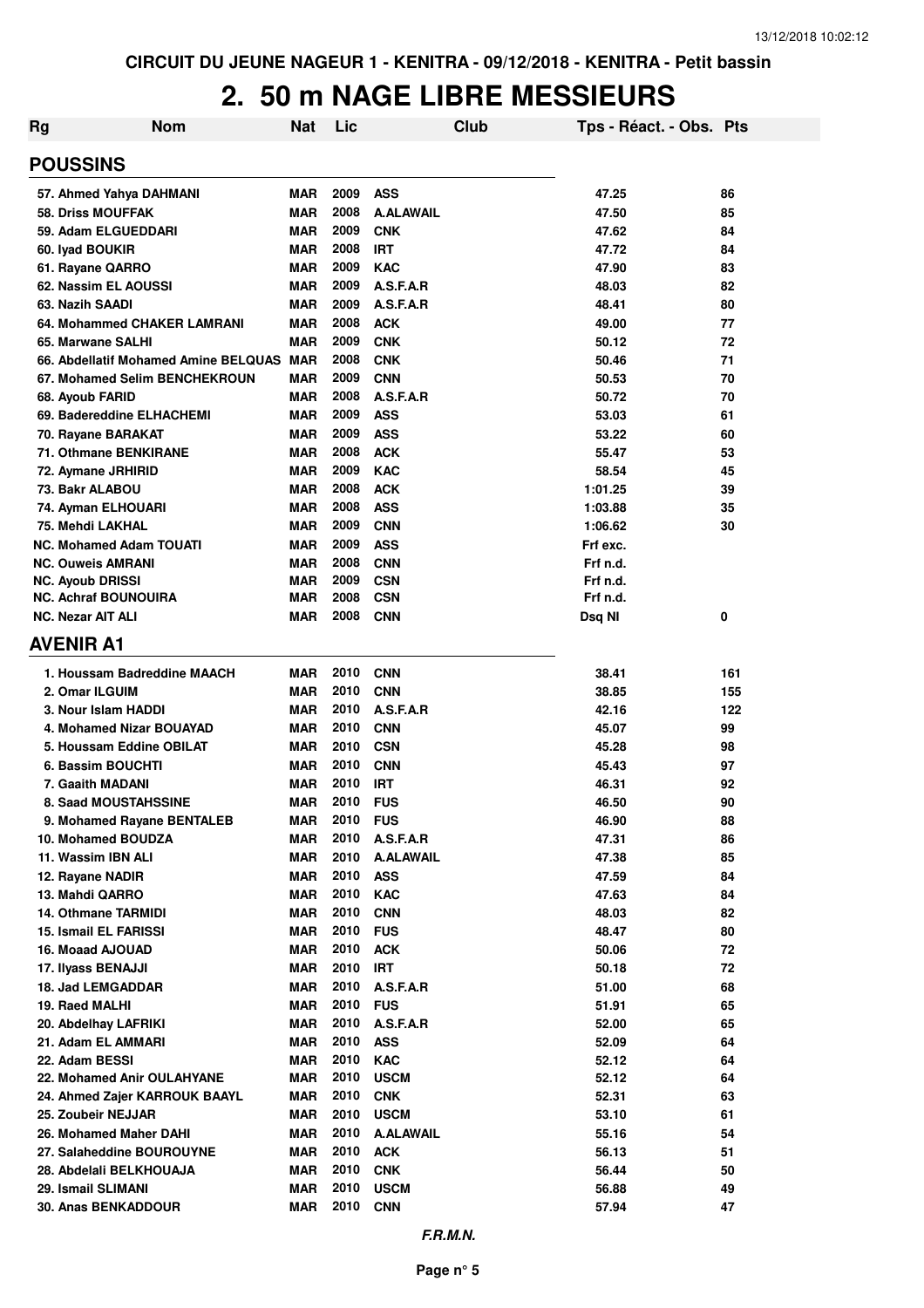#### **2. 50 m NAGE LIBRE MESSIEURS**

| <b>Rg</b> | <b>Nom</b>                     | <b>Nat</b> | Lic  | <b>Club</b> | Tps - Réact. - Obs. Pts |             |
|-----------|--------------------------------|------------|------|-------------|-------------------------|-------------|
|           | <b>AVENIR A1</b>               |            |      |             |                         |             |
|           | 31. Yahya YAHYAOUI             | <b>MAR</b> | 2010 | <b>CNK</b>  | 59.91                   | 42          |
|           | 32. Youssef BENDOUHA           | <b>MAR</b> | 2010 | <b>ASS</b>  | 1:00.19                 | 41          |
|           | 33. Yahia EL MALHI EL JAOUHARI | <b>MAR</b> | 2010 | A.S.F.A.R   | 1:00.47                 | 41          |
|           | 34. Haroune TNEAMOU            | <b>MAR</b> | 2010 | <b>CSN</b>  | 1:00.78                 | 40          |
|           | <b>NC. Mohamed Reda TIKKI</b>  | <b>MAR</b> | 2010 | <b>ASS</b>  | Frf exc.                |             |
|           | <b>AVENIR A2</b>               |            |      |             |                         |             |
|           | 1. Badr LAKHAL                 | <b>MAR</b> | 2011 | <b>CNN</b>  | 43.65                   | 109         |
|           | 2. Yahya EL GADIRI             | <b>MAR</b> | 2011 | <b>ASS</b>  | 47.13                   | 87          |
|           | 3. Mohamed Anas ELAMRANI       | <b>MAR</b> | 2011 | <b>CNN</b>  | 47.72                   | 84          |
|           | 4. Nael ZOUR                   | <b>MAR</b> | 2011 | <b>USCM</b> | 47.88                   | 83          |
|           | 5. Taha ZOUGGARI               | <b>MAR</b> | 2011 | <b>CNN</b>  | 47.97                   | 82          |
|           | 6. Mathieu CHARLET GARNIER     | <b>FRA</b> | 2011 | <b>FUS</b>  | 48.59                   | 79          |
|           | 7. Imrane EL YACOUTI           | <b>MAR</b> | 2011 | <b>FUS</b>  | 48.67                   | 79          |
|           | 8. Ilyasse LEBDAR              | <b>MAR</b> | 2011 | <b>ASS</b>  | 49.09                   | 77          |
|           | 9. Mohamed Reda BOUNOUIRA      | <b>MAR</b> | 2011 | <b>CSN</b>  | 53.90                   | 58          |
|           | 10. Mohamed Omar EL QASMI      | <b>MAR</b> | 2011 | <b>CNN</b>  | 56.47                   | 50          |
|           | 11. Aymane BELABBAR            | <b>MAR</b> | 2011 | <b>ASS</b>  | 57.09                   | 49          |
|           | 12. Othmane SALHI              | <b>MAR</b> | 2012 | <b>CNK</b>  | 1:02.53                 | 37          |
|           | 13. Noham ZOUR                 | <b>MAR</b> | 2011 | <b>USCM</b> | 1:05.66                 | 32          |
|           | <b>14. Wissam TNEAMOU</b>      | <b>MAR</b> | 2011 | <b>CSN</b>  | 1:06.16                 | 31          |
|           | 15. Adam HARIRI MADINI         | <b>MAR</b> | 2011 | <b>IRT</b>  | 1:06.69                 | 30          |
|           | 16. Mohamed Reda BOUZERDIK     | <b>MAR</b> | 2011 | <b>USCM</b> | 1:10.53                 | 26          |
|           | 17. Bilal CHIKI                | <b>MAR</b> | 2011 | <b>ACK</b>  | 1:16.46                 | 20          |
|           | <b>NC. Ayham ELBOURAIMI</b>    | <b>MAR</b> | 2011 | <b>USCM</b> | Frf n.d.                |             |
|           | <b>NC. Karam BENDAOU</b>       | <b>MAR</b> | 2011 | <b>CNN</b>  | Frf n.d.                |             |
|           | <b>NC. Mehdi LAHDADI</b>       | <b>MAR</b> | 2012 | <b>USCM</b> | Frf n.d.                |             |
|           | <b>NC. Yassir BENKIRANE</b>    | <b>MAR</b> | 2011 | <b>ACK</b>  | Dsq NI                  | 0           |
|           | <b>NC. Marwan RENAUX</b>       | <b>MAR</b> | 2011 | <b>USCM</b> | Dsq NI                  | $\mathbf 0$ |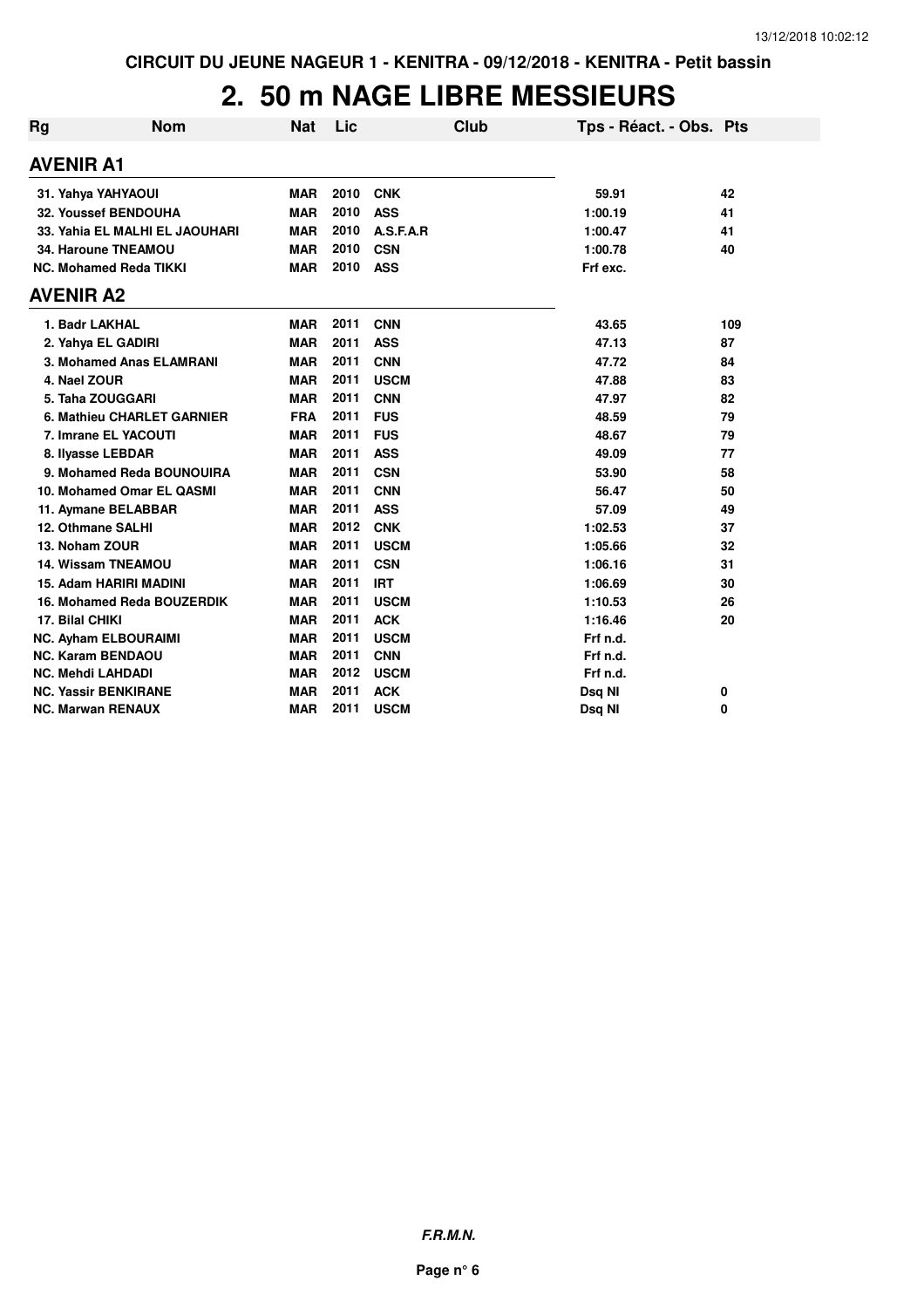## **3. 200 m 4 NAGES DAMES**

| Rg               | <b>Nom</b> | <b>Nat</b> | Lic  |                  | Club | Tps - Réact. - Obs. Pts |     |  |
|------------------|------------|------------|------|------------------|------|-------------------------|-----|--|
| <b>POUSSINS</b>  |            |            |      |                  |      |                         |     |  |
| 1. Amina BAGHOZ  |            | <b>MAR</b> | 2009 | A.ALAWAIL        |      | 3:52.71                 | 159 |  |
| 2. Malak LAHLIMI |            | MAR        | 2009 | <b>ACK</b>       |      | 4:00.07                 | 145 |  |
| 3. Lina BOULBOUA |            | <b>MAR</b> | 2008 | <b>A.ALAWAIL</b> |      | 4:08.90                 | 130 |  |
| 4. Malak DOUKALI |            | MAR        | 2009 | <b>ACK</b>       |      | 4:34.06                 | 97  |  |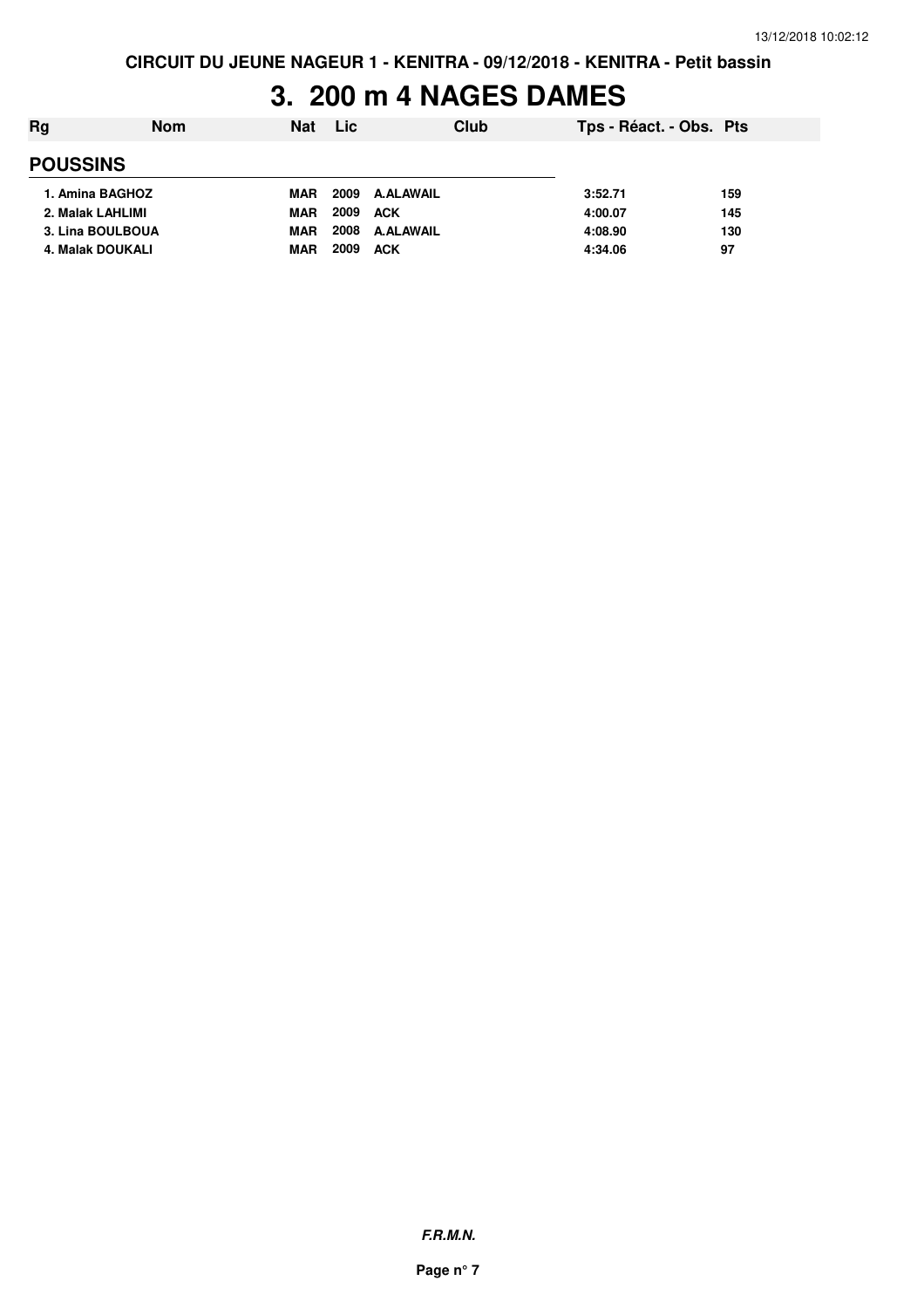## **4. 200 m 4 NAGES MESSIEURS**

| Rg                     | <b>Nom</b>                 | Nat        | Lic  | Club             | Tps - Réact. - Obs. Pts |     |
|------------------------|----------------------------|------------|------|------------------|-------------------------|-----|
| <b>POUSSINS</b>        |                            |            |      |                  |                         |     |
| 1. Noamane EL MECHRAFI |                            | MAR        | 2008 | USCM             | 3:11.59                 | 212 |
| 2. Saad TAOURTI        |                            | <b>MAR</b> |      | 2008 A.S.F.A.R   | 3:34.13                 | 152 |
| 3. Bachir BEN SEGHIR   |                            | <b>MAR</b> |      | 2008 A.S.F.A.R   | 3:52.68                 | 118 |
|                        | 4. Amine EL FASSI HALFAOUI | <b>MAR</b> | 2008 | <b>A.ALAWAIL</b> | 3:58.78                 | 109 |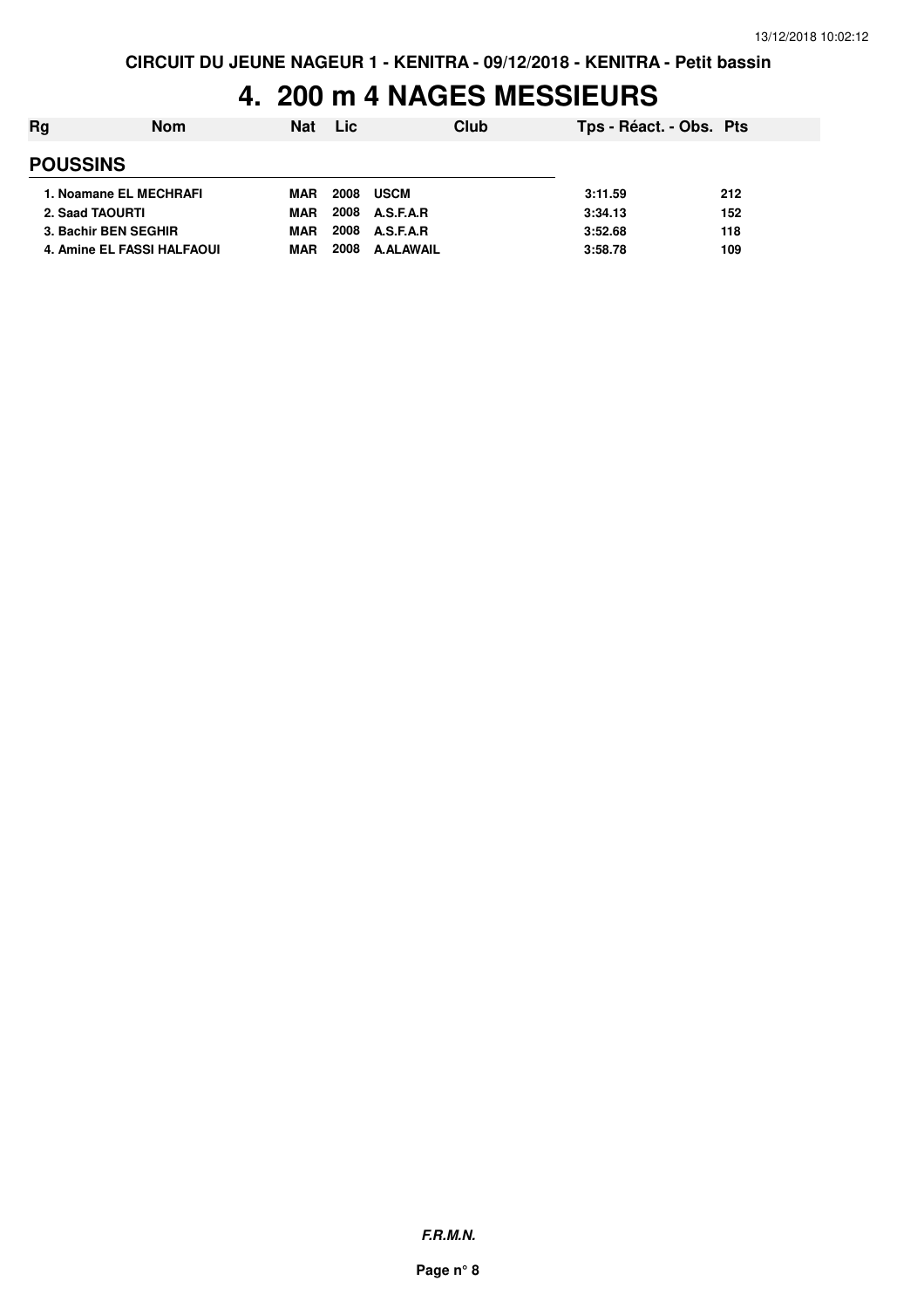## **5. 50 m BRASSE DAMES**

| Rg                    | <b>Nom</b>                  | <b>Nat</b> | Lic  |                  | Club | Tps - Réact. - Obs. Pts |     |
|-----------------------|-----------------------------|------------|------|------------------|------|-------------------------|-----|
| <b>POUSSINS</b>       |                             |            |      |                  |      |                         |     |
|                       | <b>1. Hiba GUENDOUF</b>     | <b>MAR</b> | 2008 | <b>KAC</b>       |      | 49.46                   | 219 |
|                       | 2. Rim ELADEL               | <b>MAR</b> | 2008 | <b>ASS</b>       |      | 49.50                   | 219 |
|                       | 3. Lina AJANA               | <b>MAR</b> | 2008 | <b>ASS</b>       |      | 50.34                   | 208 |
|                       | 4. Ranya IBNOUHSEINE        | <b>MAR</b> | 2008 | <b>CNN</b>       |      | 53.50                   | 173 |
|                       | 5. Aroua MESKINE            | <b>MAR</b> | 2008 | <b>KAC</b>       |      | 54.53                   | 163 |
|                       | 6. Rania LAZREQ             | <b>MAR</b> | 2008 | <b>CNN</b>       |      | 54.78                   | 161 |
|                       | 7. Khawla ACHIBANE          | <b>MAR</b> | 2008 | <b>CNN</b>       |      | 55.25                   | 157 |
|                       | 8. Amina BAGHOZ             | <b>MAR</b> | 2009 | <b>A.ALAWAIL</b> |      | 56.69                   | 145 |
|                       | 9. Ghita KHARMICH           | <b>MAR</b> | 2009 | <b>CNN</b>       |      | 57.25                   | 141 |
|                       | 9. Arbab ELKHADIR           | <b>MAR</b> | 2009 | <b>KAC</b>       |      | 57.25                   | 141 |
|                       | <b>11. Sara BENMIMOUN</b>   | <b>MAR</b> | 2008 | <b>CNN</b>       |      | 57.50                   | 139 |
|                       | <b>12. Sara KAIMECH</b>     | <b>MAR</b> | 2009 | A.S.F.A.R        |      | 58.28                   | 134 |
|                       | 13. Rim ALOUACH             | <b>MAR</b> | 2009 | <b>ASS</b>       |      | 58.35                   | 133 |
|                       | 14. Ghita FATIH             | <b>MAR</b> | 2009 | A.S.F.A.R        |      | 58.88                   | 130 |
|                       | 15. Malak LAHLIMI           | <b>MAR</b> | 2009 | <b>ACK</b>       |      | 59.06                   | 129 |
|                       | 16. Meriem SEDDATI          | <b>MAR</b> | 2009 | <b>KAC</b>       |      | 59.50                   | 126 |
|                       | <b>17. Nour HANZAZI</b>     | <b>MAR</b> | 2008 | A.S.F.A.R        |      | 59.60                   | 125 |
|                       | 18. Nada LAMAIZI            | <b>MAR</b> | 2008 | <b>CSN</b>       |      | 59.75                   | 124 |
|                       | 19. Myriam KACIMI           | <b>MAR</b> | 2009 | <b>CSN</b>       |      | 1:01.56                 | 113 |
|                       | 20. Nada DADI               | <b>MAR</b> | 2008 | <b>KAC</b>       |      | 1:02.09                 | 111 |
|                       | 21. Lina FARS               | <b>MAR</b> | 2008 | <b>A.ALAWAIL</b> |      | 1:02.26                 | 110 |
|                       | 22. Roeya Amina MOUMNI      | <b>MAR</b> | 2008 | <b>CNN</b>       |      | 1:03.19                 | 105 |
| 23. Lina ALLA         |                             | <b>MAR</b> | 2009 | A.S.F.A.R        |      | 1:03.91                 | 101 |
|                       | 24. Amira OUCHID            | <b>MAR</b> | 2009 | <b>KAC</b>       |      | 1:04.28                 | 100 |
|                       | 25. Douae MOULOUDI          | <b>MAR</b> | 2008 | <b>CNN</b>       |      | 1:04.60                 | 98  |
|                       | 26. Alae CHAHID             | <b>MAR</b> | 2009 | A.S.F.A.R        |      | 1:05.03                 | 96  |
|                       | 27. Amina ABBAR             | <b>MAR</b> | 2008 | <b>A.ALAWAIL</b> |      | 1:08.78                 | 81  |
|                       | 28. Sara FARID              | <b>MAR</b> | 2009 | A.S.F.A.R        |      | 1:20.03                 | 51  |
|                       | 29. Rania BALITI            | <b>MAR</b> | 2009 | <b>ACK</b>       |      | 1:21.91                 | 48  |
|                       | <b>NC. Basmala LAAROUBI</b> | <b>MAR</b> | 2008 | <b>ACK</b>       |      | Dsq VI                  | 0   |
|                       | <b>NC. Maha AZDAD</b>       | <b>MAR</b> | 2009 | <b>ACK</b>       |      | Dsq NI                  | 0   |
|                       | <b>NC. Soundous MANBAL</b>  | <b>MAR</b> | 2008 | <b>ACK</b>       |      | Dsq NI                  | 0   |
|                       | <b>NC. Rime EL BAROUDI</b>  | <b>MAR</b> | 2008 | A.S.F.A.R        |      | Dsq NI                  | 0   |
|                       | <b>NC. Iness KHATORI</b>    | <b>MAR</b> | 2009 | A.S.F.A.R        |      | Dsq NI                  | 0   |
| <b>NC. Lina TAHIR</b> |                             | MAR        | 2009 | <b>KAC</b>       |      | Dsq Nl                  | 0   |
|                       | <b>NC. Ines ETTOUHAMI</b>   | MAR        | 2009 | <b>KAC</b>       |      | Dsq NI                  | 0   |
| <b>AVENIR A1</b>      |                             |            |      |                  |      |                         |     |
|                       | <b>1. Rime CHAQRANI</b>     | <b>MAR</b> | 2010 | A.S.F.A.R        |      | 1:01.28                 | 115 |
|                       | 2. Neama BENMOUSSA          | <b>MAR</b> | 2010 | <b>CSN</b>       |      | 1:04.03                 | 101 |
|                       | 3. Rania AQUIL              | <b>MAR</b> | 2010 | <b>ASS</b>       |      | 1:05.34                 | 95  |
|                       | 4. Marwa BENBIYA            | <b>MAR</b> | 2010 | <b>ASS</b>       |      | 1:07.12                 | 87  |
|                       | 5. Niama KASSOU             | <b>MAR</b> | 2010 | <b>CSN</b>       |      | 1:08.60                 | 82  |
|                       | 6. Laila ADDAB              | <b>MAR</b> | 2010 | <b>CNK</b>       |      | 1:14.47                 | 64  |
|                       | 7. Zeineb ENNAMIRI          | <b>MAR</b> | 2010 | <b>KAC</b>       |      | 1:15.22                 | 62  |
|                       | 8. Noor CHAFIK              | MAR        | 2010 | <b>ACK</b>       |      | 1:18.29                 | 55  |
|                       | 9. Ghizlane BENTOUHAMI      | MAR        | 2010 | <b>ACK</b>       |      | 1:30.41                 | 35  |
|                       | <b>NC. Nada BOUZERDIK</b>   | MAR        | 2010 | <b>USCM</b>      |      | Frf n.d.                |     |
| <b>AVENIR A2</b>      |                             |            |      |                  |      |                         |     |
|                       | 1. Rim HAFIANE              | MAR        | 2011 | <b>ACK</b>       |      | 1:09.38                 | 79  |
|                       | 2. Douaa AJOUAD             | <b>MAR</b> | 2011 | <b>ACK</b>       |      | 1:21.13                 | 49  |
|                       | NC. Jana HAKIMI             | <b>MAR</b> | 2011 | <b>USCM</b>      |      | Frf n.d.                |     |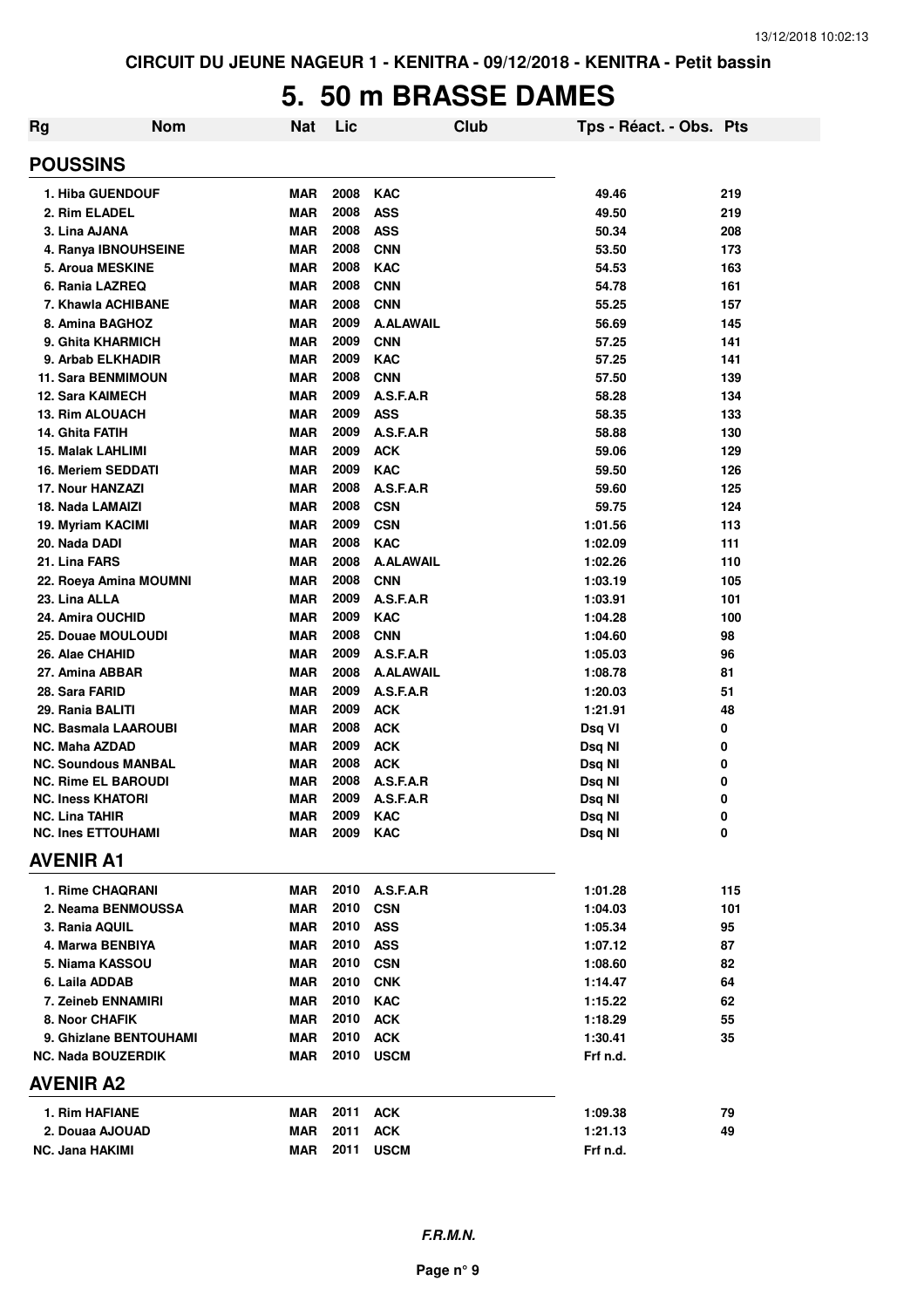#### **6. 50 m BRASSE MESSIEURS**

| <b>Rg</b>        | <b>Nom</b>                                            | <b>Nat</b>               | Lic          | <b>Club</b>              | Tps - Réact. - Obs. Pts |          |
|------------------|-------------------------------------------------------|--------------------------|--------------|--------------------------|-------------------------|----------|
| <b>POUSSINS</b>  |                                                       |                          |              |                          |                         |          |
|                  | 1. Rayane ELMAZOUNI                                   | <b>MAR</b>               | 2008         | <b>CSN</b>               | 49.00                   | 161      |
|                  | 2. Noamane EL MECHRAFI                                | <b>MAR</b>               | 2008         | <b>USCM</b>              | 49.62                   | 155      |
|                  | 3. Sami NEJJAR                                        | <b>MAR</b>               | 2009         | <b>USCM</b>              | 51.41                   | 139      |
|                  | 4. Yahya SOBHI                                        | <b>MAR</b>               | 2009         | <b>CNN</b>               | 51.75                   | 136      |
|                  | <b>5. Saad TAOURTI</b>                                | <b>MAR</b>               | 2008         | A.S.F.A.R                | 51.78                   | 136      |
|                  | 6. Mourad LAQLIOUAL                                   | <b>MAR</b>               | 2008         | <b>CNN</b>               | 52.97                   | 127      |
|                  | <b>7. Ali BOURICH</b>                                 | <b>MAR</b>               | 2008         | A.S.F.A.R                | 53.50                   | 123      |
|                  | 8. Mohamed Said BENAMAR                               | <b>MAR</b>               | 2009         | <b>KAC</b>               | 53.97                   | 120      |
|                  | 9. Iyad AMDAOUCH                                      | <b>MAR</b>               | 2008         | <b>A.ALAWAIL</b>         | 54.12                   | 119      |
|                  | 10. Qusay ERRAOUGUI                                   | <b>MAR</b>               | 2009         | <b>A.ALAWAIL</b>         | 54.47                   | 117      |
|                  | 11. Mohamed Said BENELHADJ                            | <b>MAR</b>               | 2008         | <b>ACK</b>               | 54.54                   | 116      |
|                  | 12. Mohamed Ziyad GHRIMA                              | <b>MAR</b>               | 2008         | <b>ACK</b>               | 54.60                   | 116      |
|                  | 13. Bachir BEN SEGHIR                                 | <b>MAR</b>               | 2008         | A.S.F.A.R                | 54.87                   | 114      |
|                  | <b>14. Youssef FEKHARI</b>                            | <b>MAR</b>               | 2009         | A.S.F.A.R                | 55.38                   | 111      |
|                  | 15. Mohamed Yassine MOUKHLISS                         | <b>MAR</b>               | 2008         | <b>A.ALAWAIL</b>         | 55.72                   | 109      |
|                  | 16. Aymane JRHIRID                                    | <b>MAR</b>               | 2009         | <b>KAC</b>               | 56.19                   | 106      |
|                  | 17. Nizar ABAKKAS                                     | <b>MAR</b>               | 2008         | <b>KAC</b>               | 56.43                   | 105      |
|                  | 18. Mohammed Taha MAROUDI                             | <b>MAR</b>               | 2008         | A.S.F.A.R                | 56.90                   | 103      |
|                  | 19. Rayan ELMIR                                       | <b>MAR</b>               | 2008         | <b>ASS</b>               | 57.66                   | 98       |
|                  | 20. Rayane BARAKAT                                    | <b>MAR</b>               | 2009         | <b>ASS</b>               | 57.97                   | 97       |
|                  | 21. Anas AIT BARGACH                                  | <b>MAR</b>               | 2009         | <b>ASS</b>               | 59.12                   | 91       |
| 22. Nazih SAADI  |                                                       | <b>MAR</b>               | 2009         | A.S.F.A.R                | 59.16                   | 91       |
|                  | 23. Hassan BEN SLETEN                                 | <b>MAR</b>               | 2008         | <b>USCM</b>              | 1:00.03                 | 87       |
|                  | 24. Abdellatif Mohamed Amine BELQUAS MAR              |                          | 2008         | <b>CNK</b>               | 1:00.25                 | 86       |
|                  | 24. Rayane QARRO                                      | <b>MAR</b>               | 2009<br>2009 | <b>KAC</b>               | 1:00.25                 | 86       |
|                  | <b>26. Omar EL AMRAOUI</b>                            | <b>MAR</b>               | 2009         | A.S.F.A.R                | 1:01.16                 | 82       |
|                  | 27. Ahmed Yahya DAHMANI                               | MAR                      | 2009         | <b>ASS</b>               | 1:01.40                 | 81       |
|                  | 28. Taha LAHLOU                                       | <b>MAR</b>               | 2009         | <b>ASS</b>               | 1:02.62                 | 77       |
|                  | 29. Marwane SALHI                                     | <b>MAR</b><br><b>MAR</b> | 2009         | <b>CNK</b>               | 1:03.68<br>1:03.69      | 73       |
|                  | <b>30. Mehdi LAKHAL</b>                               | <b>MAR</b>               | 2009         | <b>CNN</b><br><b>CNN</b> |                         | 73<br>72 |
|                  | <b>31. Ali EL AMRANI</b><br>32. Mohamed Yasser KARBAL | <b>MAR</b>               | 2008         | A.S.F.A.R                | 1:03.94<br>1:05.28      | 68       |
|                  | 33. Badereddine ELHACHEMI                             | <b>MAR</b>               | 2009         | <b>ASS</b>               | 1:06.57                 | 64       |
|                  | 34. Sirage HAFIANE                                    | <b>MAR</b>               | 2009         | <b>ACK</b>               | 1:07.25                 | 62       |
|                  | <b>NC. Mohamed Amine HDILOU</b>                       | <b>MAR</b>               | 2008         | <b>ACK</b>               | Dsq VI                  | 0        |
|                  | <b>NC. Driss MOUFFAK</b>                              | MAR                      | 2008         | <b>A.ALAWAIL</b>         | Dsq VI                  | 0        |
|                  | <b>NC. Amir LAHDADI</b>                               | <b>MAR</b>               | 2008         | <b>USCM</b>              | Dsq NI                  | 0        |
|                  | NC. Mohammed CHAKER LAMRANI                           | MAR                      | 2008         | <b>ACK</b>               | Dsq NI                  | 0        |
|                  | <b>NC. Othmane BENKIRANE</b>                          | <b>MAR</b>               | 2008         | <b>ACK</b>               | Dsq NI                  | 0        |
|                  | <b>NC. Adam ELGUEDDARI</b>                            | MAR                      | 2009         | <b>CNK</b>               | Dsq NI                  | 0        |
|                  | <b>NC. Ahmed Bachir ECHOUAIBI</b>                     | MAR                      | 2008         | <b>KAC</b>               | Dsq NI                  | 0        |
|                  | <b>NC. Hamza LAASKRI</b>                              | MAR                      | 2008         | <b>KAC</b>               | Dsq NI                  | 0        |
|                  | <b>NC. Ahmed Amine CHEBIHI</b>                        | MAR                      | 2009         | <b>KAC</b>               | Dsq NI                  | 0        |
| <b>AVENIR A1</b> |                                                       |                          |              |                          |                         |          |
|                  | 1. Yassine BOUKHARI                                   | MAR                      | 2010         | <b>CNN</b>               | 56.34                   | 106      |
|                  | 2. Mahdi QARRO                                        | MAR                      | 2010         | <b>KAC</b>               | 57.12                   | 101      |
|                  | 3. Abdelhay LAFRIKI                                   | MAR                      | 2010         | A.S.F.A.R                | 1:00.16                 | 87       |
|                  | <b>4. Ahmed TOUIMI BENJELLOUN</b>                     | MAR                      | 2010         | <b>ASS</b>               | 1:00.57                 | 85       |
|                  | 5. Adam BESSI                                         | MAR                      | 2010         | <b>KAC</b>               | 1:01.42                 | 81       |
|                  | 6. Mohamed Maher DAHI                                 | MAR                      | 2010         | <b>A.ALAWAIL</b>         | 1:03.56                 | 73       |
|                  | 7. Houssam Eddine OBILAT                              | MAR                      | 2010         | <b>CSN</b>               | 1:06.28                 | 65       |
|                  | 8. Yahia EL MALHI EL JAOUHARI                         | MAR                      | 2010         | A.S.F.A.R                | 1:07.60                 | 61       |
|                  | 9. Jad LEMGADDAR                                      | MAR                      | 2010         | A.S.F.A.R                | 1:07.97                 | 60       |
|                  | 10. Ahmed Zajer KARROUK BAAYL                         | MAR                      | 2010         | <b>CNK</b>               | 1:09.06                 | 57       |
|                  | <b>NC. Mohamed Reda TIKKI</b>                         | <b>MAR</b>               | 2010 ASS     |                          | Frf exc.                |          |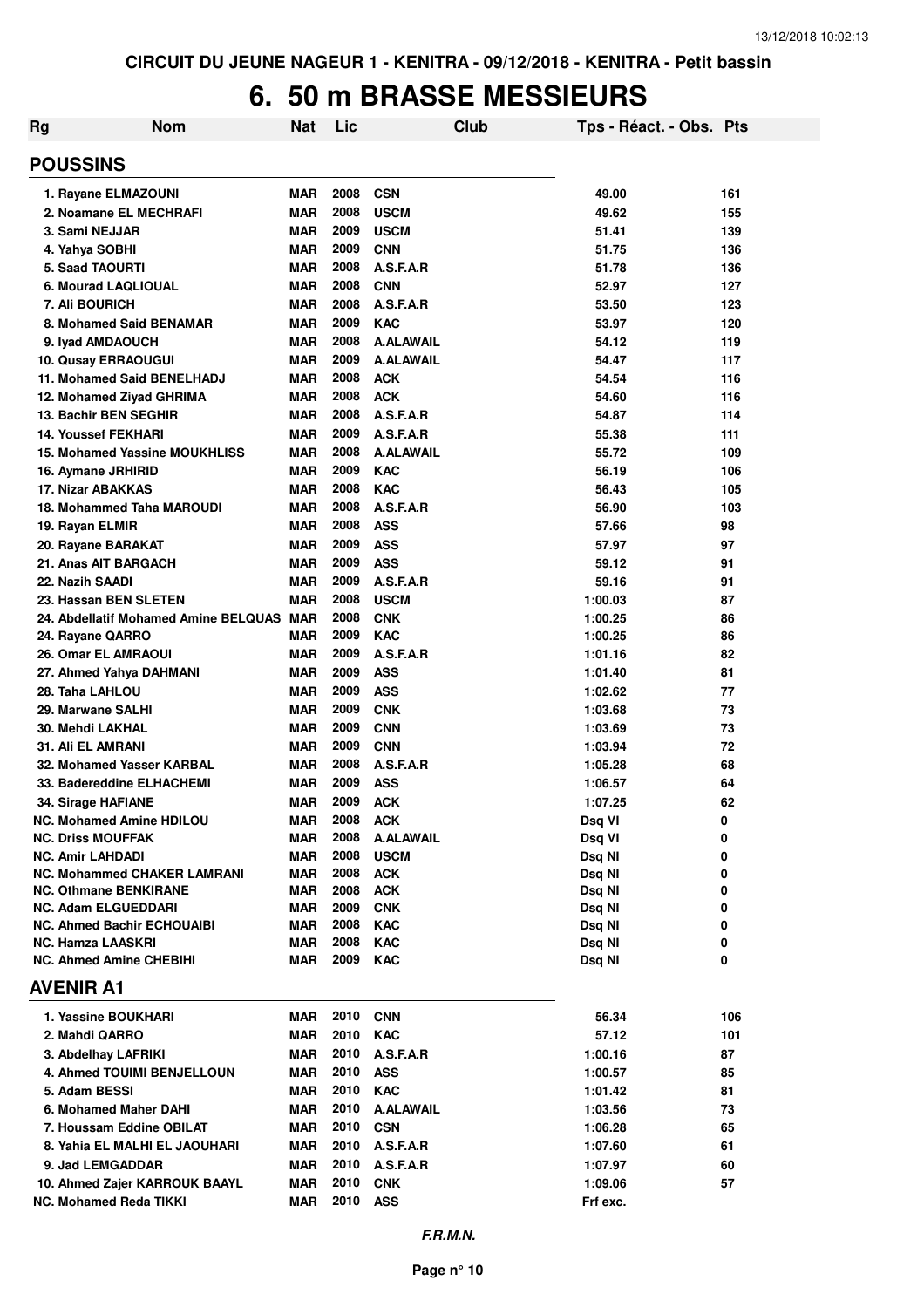**CIRCUIT DU JEUNE NAGEUR 1 - KENITRA - 09/12/2018 - KENITRA - Petit bassin**

#### **6. 50 m BRASSE MESSIEURS**

| <b>Rg</b>                  | <b>Nom</b> | Nat        | - Lic |             | Club | Tps - Réact. - Obs. Pts |  |
|----------------------------|------------|------------|-------|-------------|------|-------------------------|--|
| <b>AVENIR A2</b>           |            |            |       |             |      |                         |  |
| NC. Mohamed Reda BOUZERDIK |            | <b>MAR</b> | 2011  | <b>USCM</b> |      | Frf n.d.                |  |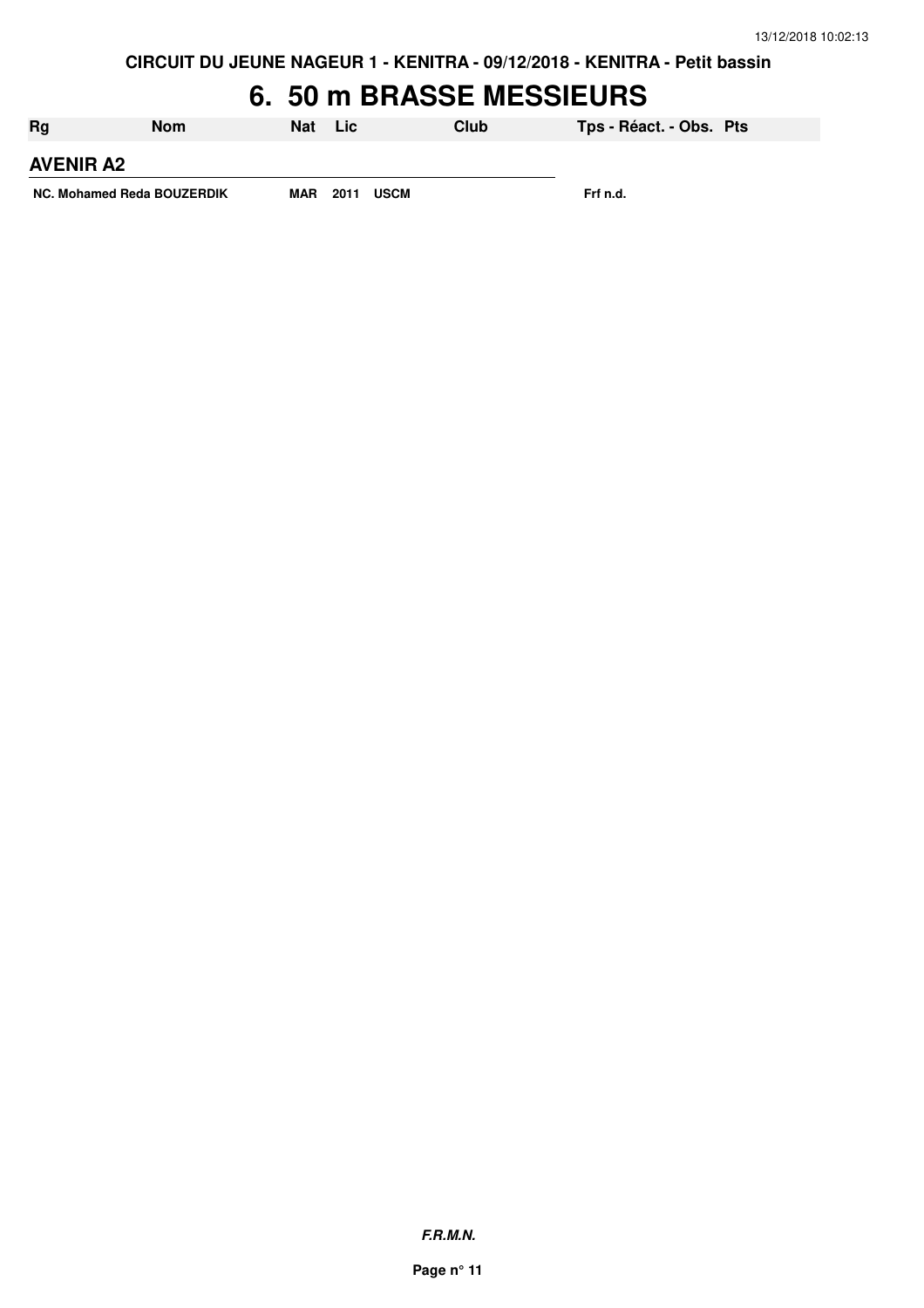#### **7. 50 m PAPILLON DAMES**

| Rg               | <b>Nom</b>          | <b>Nat</b> | Lic  | Club             | Tps - Réact. - Obs. Pts |     |
|------------------|---------------------|------------|------|------------------|-------------------------|-----|
| <b>POUSSINS</b>  |                     |            |      |                  |                         |     |
| 1. Sarah ARAB    |                     | <b>MAR</b> | 2008 | <b>USCM</b>      | 44.97                   | 160 |
| 2. Malak LAHLIMI |                     | <b>MAR</b> | 2009 | <b>ACK</b>       | 46.75                   | 142 |
| 3. Nouhaila ANEB |                     | <b>MAR</b> | 2008 | <b>KAC</b>       | 49.25                   | 122 |
|                  | 4. Amal HAMMOUGUA   | <b>MAR</b> | 2008 | CSN              | 49.81                   | 118 |
|                  | 5. Zineb BOUSSNEN   | <b>MAR</b> | 2008 | A.S.F.A.R        | 50.47                   | 113 |
|                  | 6. Zainab EL KHDARI | <b>MAR</b> | 2009 | <b>CSN</b>       | 50.50                   | 113 |
| 7. Alae CHAHID   |                     | <b>MAR</b> | 2009 | A.S.F.A.R        | 55.46                   | 85  |
| 8. Lina BOULBOUA |                     | <b>MAR</b> | 2008 | <b>A.ALAWAIL</b> | 57.35                   | 77  |
|                  | 9. Nada EL HAMZAOUI | <b>MAR</b> | 2008 | <b>ACK</b>       | 1:04.91                 | 53  |
| 10. Nada IDHYA   |                     | <b>MAR</b> | 2008 | <b>CNK</b>       | 1:10.81                 | 41  |

**F.R.M.N.**

**Page n° 12**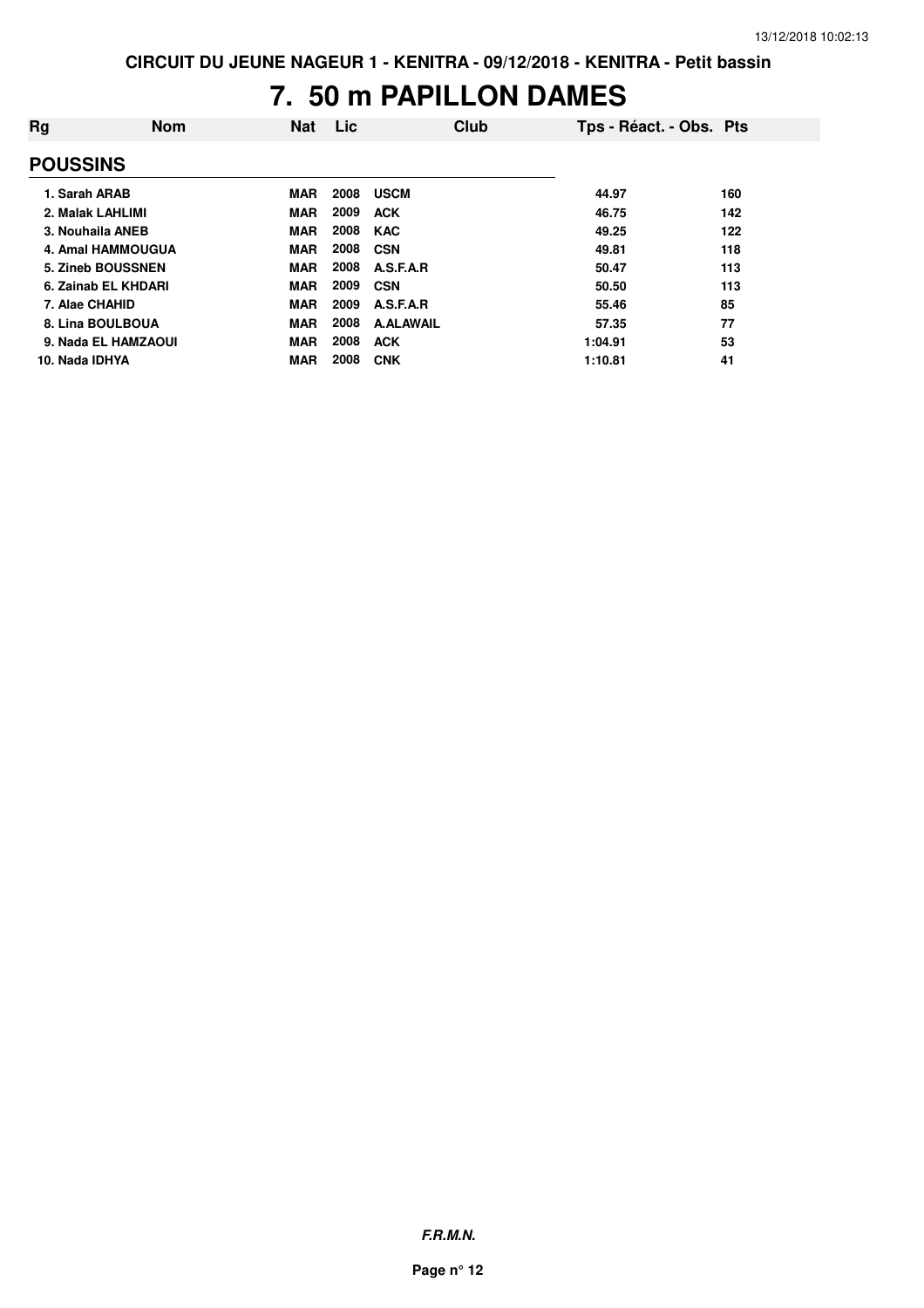#### **8. 50 m PAPILLON MESSIEURS**

| Rg                       | <b>Nom</b>                        | <b>Nat</b> | <b>Lic</b> | Club             | Tps - Réact. - Obs. Pts |     |
|--------------------------|-----------------------------------|------------|------------|------------------|-------------------------|-----|
| <b>POUSSINS</b>          |                                   |            |            |                  |                         |     |
|                          | 1. Akram SAADANI                  | <b>MAR</b> | 2008       | <b>USCM</b>      | 37.93                   | 206 |
|                          | 2. Ahmed EL HARRAK                | <b>MAR</b> | 2008       | <b>CNN</b>       | 41.62                   | 156 |
|                          | 3. Fadi GHOUDANE                  | <b>MAR</b> | 2008       | <b>CSN</b>       | 42.97                   | 142 |
|                          | 4. Rayane ELMAZOUNI               | <b>MAR</b> | 2008       | <b>CSN</b>       | 43.50                   | 137 |
| 5. Ayoub DRISSI          |                                   | <b>MAR</b> | 2009       | <b>CSN</b>       | 43.90                   | 133 |
|                          | 6. Khalil BENAMAR                 | <b>MAR</b> | 2008       | <b>USCM</b>      | 48.34                   | 99  |
| 7. Omar KAMAL            |                                   | <b>MAR</b> | 2009       | <b>USCM</b>      | 48.66                   | 97  |
|                          | 8. Bachir BEN SEGHIR              | <b>MAR</b> | 2008       | A.S.F.A.R        | 53.97                   | 71  |
|                          | 9. Amine EL FASSI HALFAOUI        | <b>MAR</b> | 2008       | <b>A.ALAWAIL</b> | 56.43                   | 62  |
|                          | 10. Adnane AGNAOU                 | <b>MAR</b> | 2008       | <b>USCM</b>      | 57.13                   | 60  |
| <b>NC. Ouweis AMRANI</b> |                                   | <b>MAR</b> | 2008       | <b>CNN</b>       | Frf n.d.                |     |
| <b>AVENIR A1</b>         |                                   |            |            |                  |                         |     |
|                          | 1. Nour Islam HADDI               | <b>MAR</b> | 2010       | A.S.F.A.R        | 52.25                   | 79  |
|                          | 2. Mohamed BOUDZA                 | <b>MAR</b> | 2010       | A.S.F.A.R        | 1:10.06                 | 32  |
|                          | <b>NC. Mohamed Anir OULAHYANE</b> | <b>MAR</b> | 2010       | <b>USCM</b>      | Frf n.d.                |     |

**F.R.M.N.**

**Page n° 13**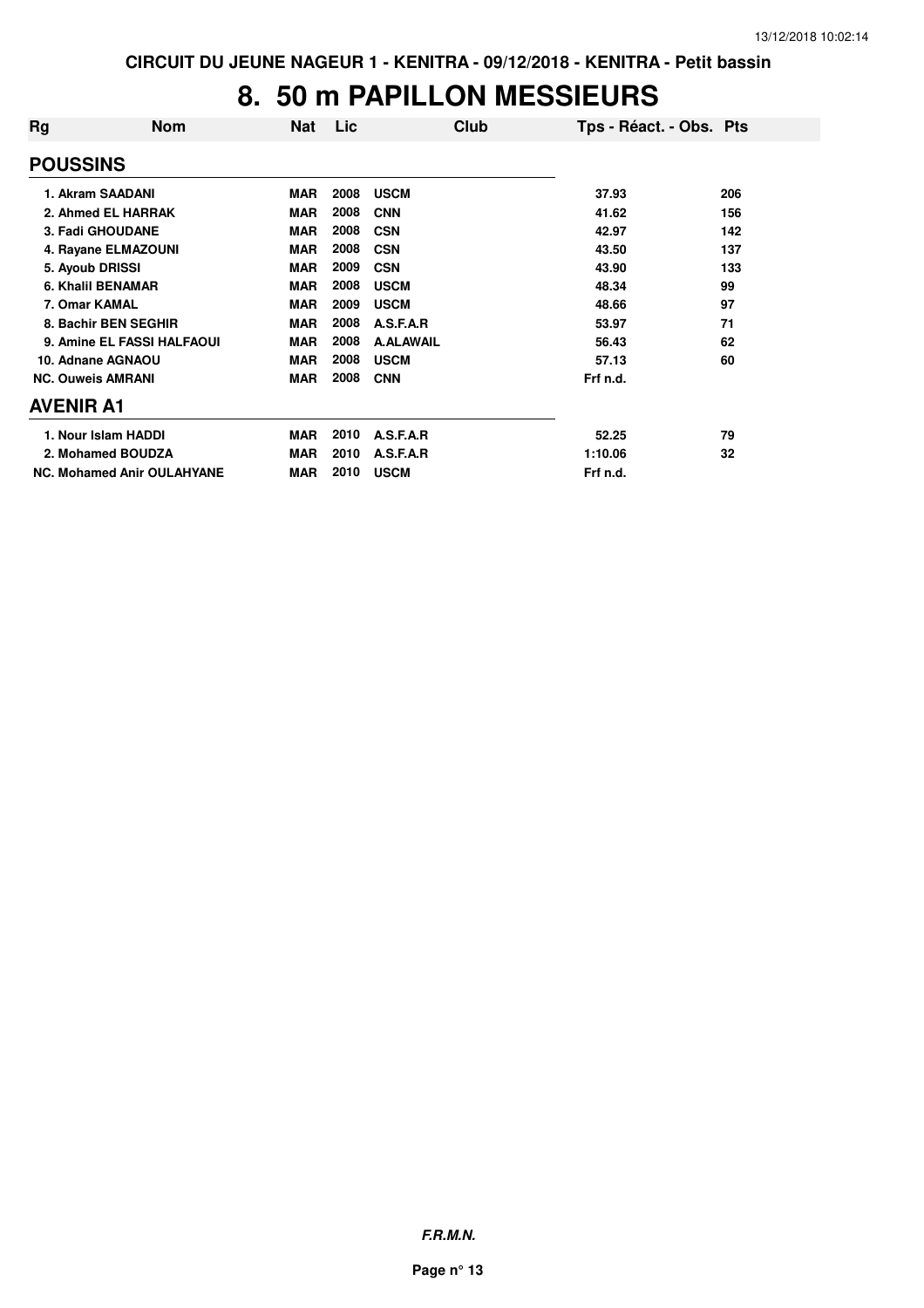#### **9. 4 x 50 m NAGE LIBRE DAMES**

| <b>Rg</b> | <b>Nom</b>                 | <b>Nat</b> | Lic      | Club             | Tps - Réact. - Obs. Pts |     |
|-----------|----------------------------|------------|----------|------------------|-------------------------|-----|
|           | <b>POUSSINS</b>            |            |          |                  |                         |     |
|           | <b>1. Amal HAMMOUGUA</b>   | <b>MAR</b> | 2008     | <b>CSN</b>       | 2:47.26                 | 202 |
|           | <b>Myriam KACIMI</b>       | <b>MAR</b> | 2009     | <b>CSN</b>       |                         | 202 |
|           | Nada LAMAIZI               | <b>MAR</b> | 2008     | <b>CSN</b>       |                         | 202 |
|           | <b>Zainab EL KHDARI</b>    | <b>MAR</b> | 2009     | <b>CSN</b>       |                         | 202 |
|           | 1. Ghita MOUMNI            | <b>MAR</b> | 2009     | <b>FUS</b>       | 2:47.26                 | 202 |
|           | <b>Douae ABETTI</b>        | <b>MAR</b> | 2009     | <b>FUS</b>       |                         | 202 |
|           | <b>Lina EL ABOUDI</b>      | <b>MAR</b> | 2008     | <b>FUS</b>       |                         | 202 |
|           | <b>Imane FAHIM</b>         | <b>MAR</b> | 2008     | <b>FUS</b>       |                         | 202 |
|           | 3. Amina ABBAR             | <b>MAR</b> | 2008     | <b>A.ALAWAIL</b> | 2:57.28                 | 170 |
|           | <b>Lina FARS</b>           | <b>MAR</b> | 2008     | <b>A.ALAWAIL</b> |                         | 170 |
|           | <b>Lina BOULBOUA</b>       | <b>MAR</b> | 2008     | <b>A.ALAWAIL</b> |                         | 170 |
|           | <b>Amina BAGHOZ</b>        | <b>MAR</b> | 2009     | <b>A.ALAWAIL</b> |                         | 170 |
|           | 4. Aya CHAHID              | <b>MAR</b> | 2009     | A.S.F.A.R        | 3:05.78                 | 147 |
|           | <b>Lina ALLA</b>           | <b>MAR</b> | 2009     | A.S.F.A.R        |                         | 147 |
|           | <b>Ghita FATIH</b>         | <b>MAR</b> | 2009     | A.S.F.A.R        |                         | 147 |
|           | <b>Rime EL BAROUDI</b>     | <b>MAR</b> | 2008     | A.S.F.A.R        |                         | 147 |
|           | 5. Rim ALOUACH             | <b>MAR</b> | 2009     | <b>ASS</b>       | 3:16.90                 | 124 |
|           | <b>Meryeme ZOUITA</b>      | <b>MAR</b> | 2008     | <b>ASS</b>       |                         | 124 |
|           | <b>Abir LAFRIKI</b>        | <b>MAR</b> | 2008     | <b>ASS</b>       |                         | 124 |
|           | <b>Riham LEBDAR</b>        | <b>MAR</b> | 2009     | <b>ASS</b>       |                         | 124 |
|           | <b>6. Soundous MANBAL</b>  | <b>MAR</b> | 2008     | <b>ACK</b>       | 4:22.06                 | 52  |
|           | Maha AZDAD                 | <b>MAR</b> | 2009     | <b>ACK</b>       |                         | 52  |
|           | Rania BALITI               | <b>MAR</b> | 2009     | <b>ACK</b>       |                         | 52  |
|           | <b>Syrine ZENOUAKI</b>     | <b>MAR</b> | 2008     | <b>ACK</b>       |                         | 52  |
|           | <b>AVENIR A1</b>           |            |          |                  |                         |     |
|           | 1. Inas ELFAHSSI           | MAR        | 2010     | <b>FUS</b>       | 3:14.22                 | 129 |
|           | Radia BENARFA              | <b>MAR</b> | 2010     | <b>FUS</b>       |                         | 129 |
|           | <b>Israe RHZALA</b>        | <b>MAR</b> | 2010     | <b>FUS</b>       |                         | 129 |
|           | <b>Sahar TAYEBI</b>        | <b>MAR</b> | 2010     | <b>FUS</b>       |                         | 129 |
|           | 2. Malak SAIIDI            | <b>MAR</b> | 2010     | A.S.F.A.R        | 3:36.65                 | 93  |
|           | <b>Maryam BERRAZZOUK</b>   | <b>MAR</b> | 2010     | A.S.F.A.R        |                         | 93  |
|           | Salma EL GHAZOUANI         | <b>MAR</b> | 2010     | A.S.F.A.R        |                         | 93  |
|           | <b>Rime CHAQRANI</b>       | MAR        | 2010     | A.S.F.A.R        |                         | 93  |
|           | 3. Malak CHERRAT           | MAR        | 2010     | <b>ACK</b>       | 3:53.87                 | 74  |
|           | <b>Israe NAKMOUCH</b>      | <b>MAR</b> | 2010 ACK |                  |                         | 74  |
|           | <b>Ghizlane BENTOUHAMI</b> | MAR        | 2010     | <b>ACK</b>       |                         | 74  |
|           | <b>Yara GUEDDAOUI</b>      | MAR        | 2010     | <b>ACK</b>       |                         | 74  |
|           | <b>AVENIR A2</b>           |            |          |                  |                         |     |
|           | 1. Rania DLIMA             | MAR        |          | 2011 ACK         | 4:24.44                 | 51  |
|           | Douaa AJOUAD               | <b>MAR</b> | 2011     | <b>ACK</b>       |                         | 51  |
|           | <b>Rim HAFIANE</b>         | MAR        | 2011     | <b>ACK</b>       |                         | 51  |
|           | <b>Hidaya LAAROUBI</b>     | MAR        | 2011     | <b>ACK</b>       |                         | 51  |
|           | <b>NC. Amira CHABI</b>     | MAR        | 2011     | <b>USCM</b>      | Frf n.d.                |     |
|           | <b>Lina CHAGRAOUI</b>      | MAR        | 2011     | <b>USCM</b>      |                         |     |
|           | Jana HAKIMI                | <b>MAR</b> | 2011     | <b>USCM</b>      |                         |     |
|           | <b>Malak SEMMAR</b>        | MAR        | 2011     | <b>USCM</b>      |                         |     |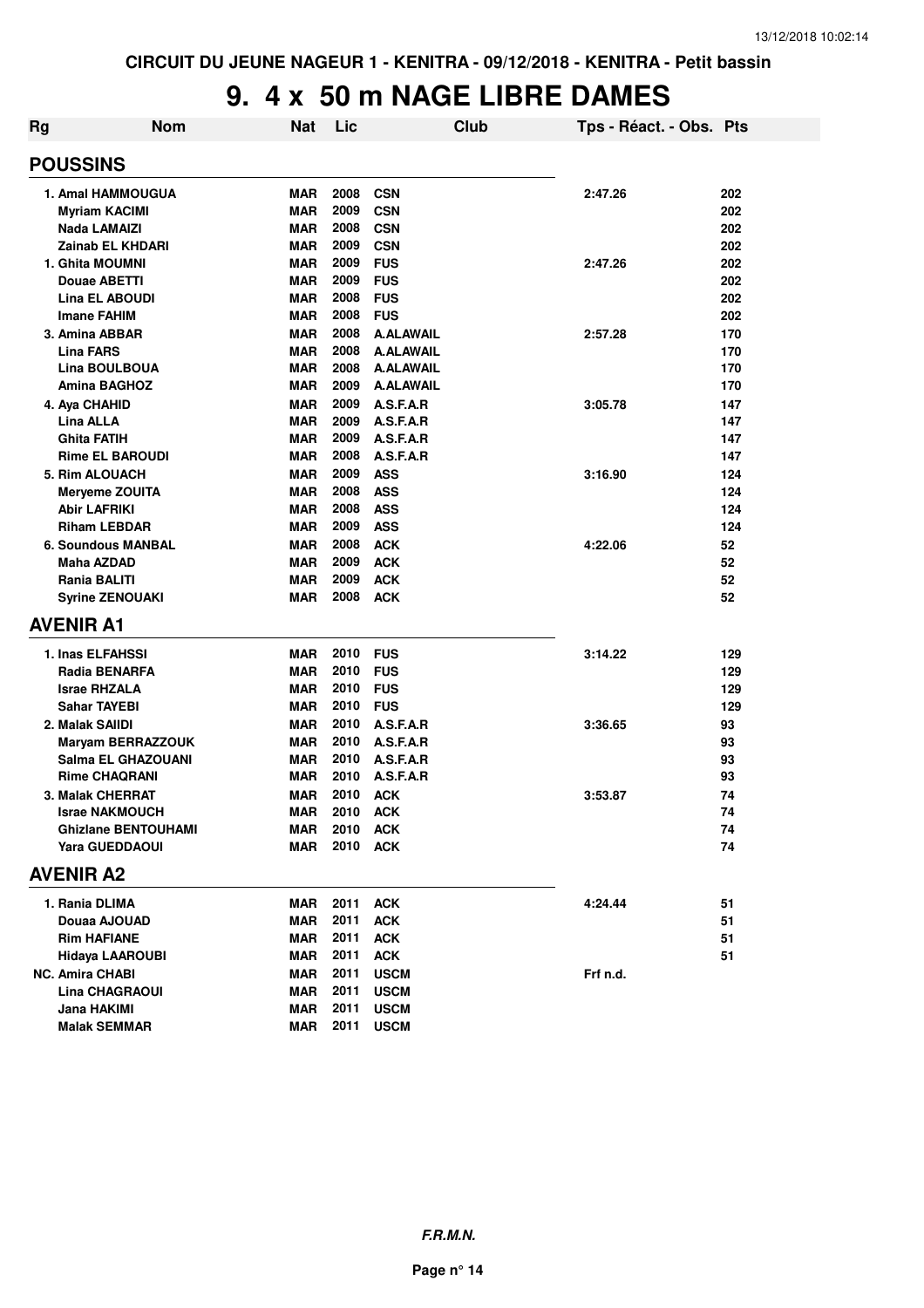#### **10. 4 x 50 m NAGE LIBRE MESSIEURS**

| Rg | <b>Nom</b>                                              | <b>Nat</b>               | Lic          |                          | Club | Tps - Réact. - Obs. Pts |            |
|----|---------------------------------------------------------|--------------------------|--------------|--------------------------|------|-------------------------|------------|
|    | <b>POUSSINS</b>                                         |                          |              |                          |      |                         |            |
|    | 1. Jad NOUIRA                                           | <b>MAR</b>               | 2008         | <b>USCM</b>              |      | 2:26.41                 | 201        |
|    | Sami NEJJAR                                             | <b>MAR</b>               | 2009         | <b>USCM</b>              |      |                         | 201        |
|    | <b>Noamane EL MECHRAFI</b>                              | <b>MAR</b>               | 2008         | <b>USCM</b>              |      |                         | 201        |
|    | <b>Akram SAADANI</b>                                    | <b>MAR</b>               | 2008         | <b>USCM</b>              |      |                         | 201        |
|    | 2. Ayoub DRISSI                                         | <b>MAR</b>               | 2009         | <b>CSN</b>               |      | 2:38.78                 | 158        |
|    | <b>Rayane ELMAZOUNI</b>                                 | <b>MAR</b>               | 2008         | <b>CSN</b>               |      |                         | 158        |
|    | <b>Haytham MEFTAHI</b>                                  | <b>MAR</b>               | 2008         | <b>CSN</b>               |      |                         | 158        |
|    | <b>Fadi GHOUDANE</b>                                    | <b>MAR</b>               | 2008         | <b>CSN</b>               |      |                         | 158        |
|    | 3. Mohamed Islam GHZALA<br>Walid Mohammed ELBACHA       | <b>MAR</b><br><b>MAR</b> | 2009<br>2008 | <b>FUS</b><br><b>FUS</b> |      | 2:45.28                 | 140<br>140 |
|    | Taha EL HASSANI                                         | <b>MAR</b>               | 2008         | <b>FUS</b>               |      |                         | 140        |
|    | <b>Khalil AKIRTAS</b>                                   | <b>MAR</b>               | 2009         | <b>FUS</b>               |      |                         | 140        |
|    | 4. Bachir BEN SEGHIR                                    | <b>MAR</b>               | 2008         | A.S.F.A.R                |      | 2:46.47                 | 137        |
|    | <b>Mohammed Taha MAROUDI</b>                            | <b>MAR</b>               | 2008         | A.S.F.A.R                |      |                         | 137        |
|    | <b>Saad TAOURTI</b>                                     | <b>MAR</b>               | 2008         | A.S.F.A.R                |      |                         | 137        |
|    | <b>Ali BOURICH</b>                                      | <b>MAR</b>               | 2008         | A.S.F.A.R                |      |                         | 137        |
|    | 5. Mohamed Yassine MOUKHLISS                            | <b>MAR</b>               | 2008         | <b>A.ALAWAIL</b>         |      | 2:54.15                 | 119        |
|    | <b>Qusay ERRAOUGUI</b>                                  | <b>MAR</b>               | 2009         | <b>A.ALAWAIL</b>         |      |                         | 119        |
|    | <b>Amine EL FASSI HALFAOUI</b>                          | <b>MAR</b>               | 2008         | <b>A.ALAWAIL</b>         |      |                         | 119        |
|    | <b>Ivad AMDAOUCH</b>                                    | <b>MAR</b>               | 2008         | <b>A.ALAWAIL</b>         |      |                         | 119        |
|    | 6. Ahmed Amine CHEBIHI                                  | <b>MAR</b>               | 2009         | <b>KAC</b>               |      | 3:01.38                 | 106        |
|    | <b>Mohamed Said BENAMAR</b>                             | <b>MAR</b>               | 2009         | <b>KAC</b>               |      |                         | 106        |
|    | <b>Ahmed Bachir ECHOUAIBI</b>                           | <b>MAR</b>               | 2008         | <b>KAC</b>               |      |                         | 106        |
|    | Nizar ABAKKAS                                           | <b>MAR</b>               | 2008         | <b>KAC</b>               |      |                         | 106        |
|    | 7. Taha LAHLOU                                          | <b>MAR</b>               | 2009         | <b>ASS</b>               |      | 3:03.85                 | 101        |
|    | Anas AIT BARGACH                                        | <b>MAR</b>               | 2009         | <b>ASS</b>               |      |                         | 101        |
|    | <b>Idriss SAFAR</b>                                     | <b>MAR</b>               | 2008<br>2009 | <b>ASS</b><br><b>ASS</b> |      |                         | 101        |
|    | <b>Ahmed Yahya DAHMANI</b><br>8. Mohamed Said BENELHADJ | <b>MAR</b><br><b>MAR</b> | 2008         | <b>ACK</b>               |      |                         | 101<br>85  |
|    | <b>Mohamed Ziyad GHRIMA</b>                             | <b>MAR</b>               | 2008         | <b>ACK</b>               |      | 3:14.59                 | 85         |
|    | <b>Sirage HAFIANE</b>                                   | <b>MAR</b>               | 2009         | <b>ACK</b>               |      |                         | 85         |
|    | <b>Othmane BENKIRANE</b>                                | <b>MAR</b>               | 2008         | <b>ACK</b>               |      |                         | 85         |
|    | AVENIR A1                                               |                          |              |                          |      |                         |            |
|    | 1. Abdelhay LAFRIKI                                     | <b>MAR</b>               |              | 2010 A.S.F.A.R           |      | 3:15.96                 | 84         |
|    | <b>Mohamed BOUDZA</b>                                   | <b>MAR</b>               |              | 2010 A.S.F.A.R           |      |                         | 84         |
|    | <b>Jad LEMGADDAR</b>                                    | MAR                      |              | 2010 A.S.F.A.R           |      |                         | 84         |
|    | Nour Islam HADDI                                        | <b>MAR</b>               | 2010         | A.S.F.A.R                |      |                         | 84         |
|    | 2. Saad MOUSTAHSSINE                                    | MAR                      | 2010         | <b>FUS</b>               |      | 3:24.72                 | 73         |
|    | <b>Raed MALHI</b>                                       | <b>MAR</b>               | 2010 FUS     |                          |      |                         | 73         |
|    | <b>Ismail EL FARISSI</b>                                | MAR                      | 2010 FUS     |                          |      |                         | 73         |
|    | <b>Mohamed Rayane BENTALEB</b>                          | MAR                      | 2010 FUS     |                          |      |                         | 73         |
|    | 3. Adam EL AMMARI                                       | <b>MAR</b>               | 2010 ASS     |                          |      | 3:39.78                 | 59         |
|    | <b>Youssef BENDOUHA</b>                                 | MAR                      | 2010 ASS     |                          |      |                         | 59         |
|    | <b>Ahmed TOUIMI BENJELLOUN</b>                          | <b>MAR</b>               | 2010 ASS     |                          |      |                         | 59         |
|    | <b>Rayane NADIR</b>                                     | MAR                      | 2010 ASS     |                          |      |                         | 59         |
|    | AVENIR A2                                               |                          |              |                          |      |                         |            |
|    | 1. Taha ZOUGGARI                                        | MAR                      | 2011         | <b>CNN</b>               |      | 3:27.19                 | 71         |
|    | <b>Mohamed Anas ELAMRANI</b>                            | MAR                      | 2011         | <b>CNN</b>               |      |                         | 71         |
|    | <b>Mohamed Omar EL QASMI</b>                            | MAR                      | 2011         | <b>CNN</b>               |      |                         | 71         |
|    | <b>Badr LAKHAL</b>                                      | <b>MAR</b>               | 2011         | <b>CNN</b>               |      |                         | 71         |
|    | <b>NC. Mohamed Reda BOUZERDIK</b>                       | MAR                      | 2011         | <b>USCM</b>              |      | Frf n.d.                |            |
|    | Ayham ELBOURAIMI                                        | MAR                      | 2011         | <b>USCM</b>              |      |                         |            |
|    | Mehdi LAHDADI                                           | MAR                      |              | 2012 USCM                |      |                         |            |
|    | <b>Marwan RENAUX</b>                                    | <b>MAR</b>               | 2011         | <b>USCM</b>              |      |                         |            |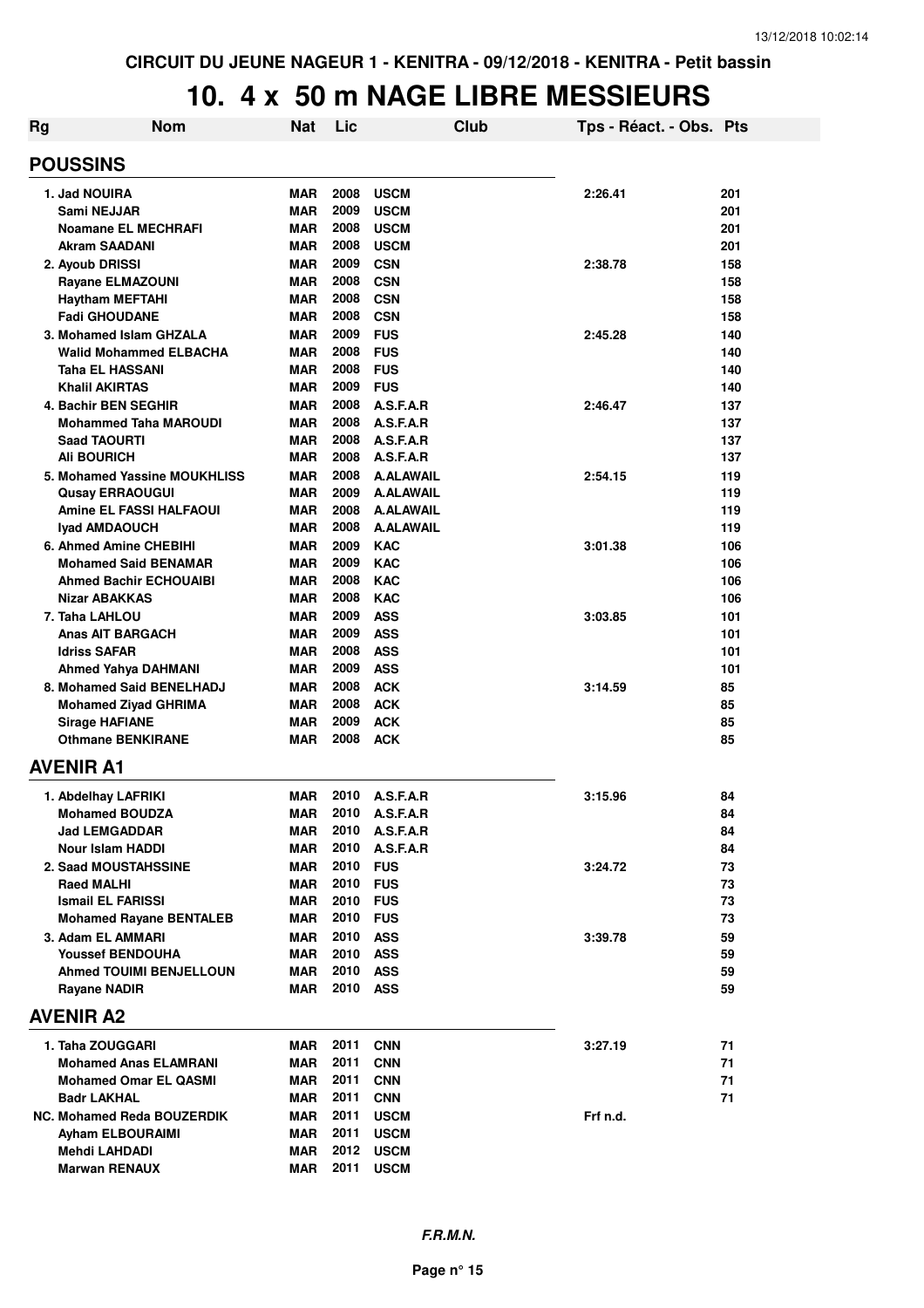#### **11. 200 m NAGE LIBRE DAMES**

| Rg                     | <b>Nom</b>                  | <b>Nat</b> | Lic  | Club             | Tps - Réact. - Obs. Pts |     |
|------------------------|-----------------------------|------------|------|------------------|-------------------------|-----|
| <b>POUSSINS</b>        |                             |            |      |                  |                         |     |
| 1. Aya SEJJARI         |                             | <b>MAR</b> | 2008 | <b>FUS</b>       | 2:52.66                 | 280 |
| 2. Sarah ARAB          |                             | <b>MAR</b> | 2008 | <b>USCM</b>      | 3:01.35                 | 241 |
|                        | 3. Zineb SOUALHINE          | <b>MAR</b> | 2008 | <b>FUS</b>       | 3:08.28                 | 216 |
|                        | 4. Zineb BOUSSNEN           | <b>MAR</b> | 2008 | A.S.F.A.R        | 3:09.94                 | 210 |
| <b>5. Abir SAHTARI</b> |                             | <b>MAR</b> | 2009 | <b>KAC</b>       | 3:11.12                 | 206 |
| 6. Rim ELADEL          |                             | <b>MAR</b> | 2008 | <b>ASS</b>       | 3:12.59                 | 201 |
|                        | 7. Hiba GUENDOUF            | <b>MAR</b> | 2008 | <b>KAC</b>       | 3:15.29                 | 193 |
| 8. Imane FAHIM         |                             | <b>MAR</b> | 2008 | <b>FUS</b>       | 3:22.66                 | 173 |
|                        | 9. Lina EL ABOUDI           | <b>MAR</b> | 2008 | <b>FUS</b>       | 3:23.25                 | 171 |
|                        | 10. Maria BOUJENDAR         | <b>MAR</b> | 2008 | <b>FUS</b>       | 3:23.87                 | 170 |
|                        | <b>11. Ghita KHARMICH</b>   | <b>MAR</b> | 2009 | <b>CNN</b>       | 3:26.50                 | 163 |
|                        | <b>12. Ghita BENSLIMANE</b> | <b>MAR</b> | 2009 | <b>CNN</b>       | 3:27.78                 | 160 |
| 13. Douae ABETTI       |                             | <b>MAR</b> | 2009 | <b>FUS</b>       | 3:28.53                 | 159 |
|                        | 14. Syrine BOUTRACHEH       | <b>MAR</b> | 2009 | <b>CNN</b>       | 3:28.69                 | 158 |
| 15. Lina AJANA         |                             | <b>MAR</b> | 2008 | <b>ASS</b>       | 3:30.63                 | 154 |
| 16. Israe OUAZNI       |                             | <b>MAR</b> | 2008 | <b>FUS</b>       | 3:30.90                 | 153 |
|                        | <b>16. Lina BENMIMOUN</b>   | <b>MAR</b> | 2008 | <b>CNN</b>       | 3:30.90                 | 153 |
|                        | 18. Safae EL GADIRI         | <b>MAR</b> | 2008 | <b>ASS</b>       | 3:31.60                 | 152 |
|                        | 19. Riham LEBDAR            | <b>MAR</b> | 2009 | <b>ASS</b>       | 3:34.66                 | 145 |
|                        | 20. Lina BOULBOUA           | <b>MAR</b> | 2008 | <b>A.ALAWAIL</b> | 3:35.43                 | 144 |
| 21. Hiba HADDAD        |                             | <b>MAR</b> | 2008 | <b>ASS</b>       | 3:36.53                 | 142 |
|                        | 22. Meryem EL ALAMI         | <b>MAR</b> | 2009 | <b>FUS</b>       | 3:37.60                 | 139 |
| 23. Safa ALAOUI        |                             | <b>MAR</b> | 2008 | <b>CNN</b>       | 3:37.81                 | 139 |
| 24. Aya MINIYA         |                             | <b>MAR</b> | 2009 | <b>FUS</b>       | 3:39.06                 | 137 |
| 25. Ghita MOUMNI       |                             | <b>MAR</b> | 2009 | <b>FUS</b>       | 3:39.22                 | 136 |
|                        | 26. Amina BAGHOZ            | <b>MAR</b> | 2009 | <b>A.ALAWAIL</b> | 3:40.81                 | 133 |
| 27. Rim ALOUACH        |                             | <b>MAR</b> | 2009 | <b>ASS</b>       | 3:42.90                 | 130 |
| 28. Amina ABBAR        |                             | <b>MAR</b> | 2008 | <b>A.ALAWAIL</b> | 3:49.50                 | 119 |
| 29. Lina FARS          |                             | <b>MAR</b> | 2008 | <b>A.ALAWAIL</b> | 4:07.19                 | 95  |
|                        | <b>30. Rim BENSALAH</b>     | <b>MAR</b> | 2009 | <b>FUS</b>       | 4:08.60                 | 93  |
|                        | 31. Nour Adoha BOUKHRIS     | <b>MAR</b> | 2009 | <b>FUS</b>       | 4:10.15                 | 92  |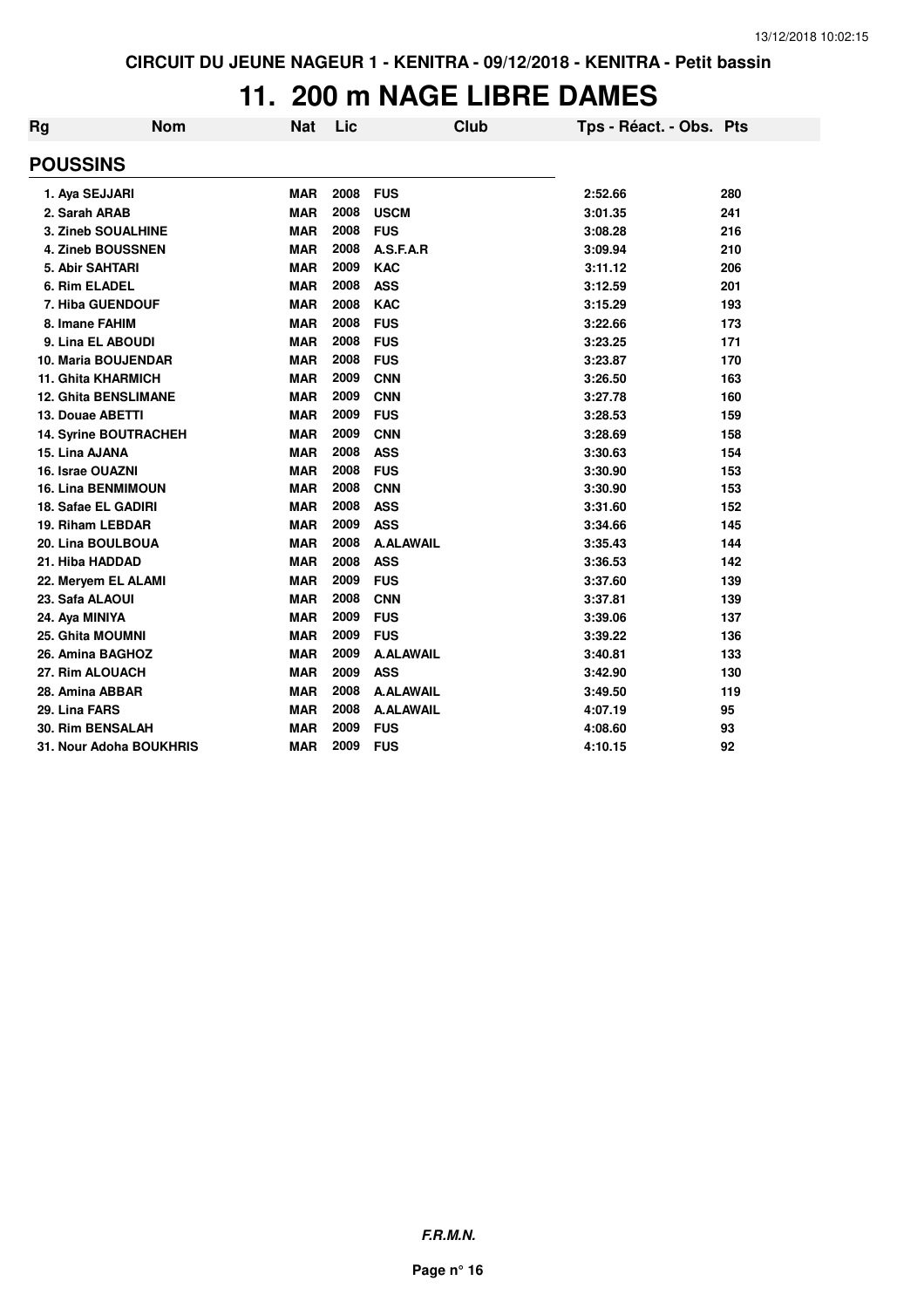#### **12. 200 m NAGE LIBRE MESSIEURS**

| Rg                           | Nom                                 | <b>Nat</b> | Lic  | <b>Club</b>      | Tps - Réact. - Obs. Pts |     |
|------------------------------|-------------------------------------|------------|------|------------------|-------------------------|-----|
| <b>POUSSINS</b>              |                                     |            |      |                  |                         |     |
| 1. Akram SAADANI             |                                     | <b>MAR</b> | 2008 | <b>USCM</b>      | 2:35.07                 | 284 |
| 2. Noamane EL MECHRAFI       |                                     | <b>MAR</b> | 2008 | <b>USCM</b>      | 2:50.09                 | 215 |
| 3. Ahmed EL HARRAK           |                                     | <b>MAR</b> | 2008 | <b>CNN</b>       | 2:53.50                 | 203 |
| 4. Fadi GHOUDANE             |                                     | <b>MAR</b> | 2008 | <b>CSN</b>       | 2:54.09                 | 201 |
|                              | <b>5. Amine IDRISSI FAKHREDDINE</b> | <b>MAR</b> | 2008 | <b>FUS</b>       | 2:57.90                 | 188 |
| 6. Sami NEJJAR               |                                     | <b>MAR</b> | 2009 | <b>USCM</b>      | 2:59.13                 | 184 |
| 7. Yahya SOBHI               |                                     | <b>MAR</b> | 2009 | <b>CNN</b>       | 2:59.59                 | 183 |
| 8. Omar KAMAL                |                                     | <b>MAR</b> | 2009 | <b>USCM</b>      | 3:03.53                 | 171 |
| 9. Abdellah NOUMA            |                                     | <b>MAR</b> | 2008 | <b>FUS</b>       | 3:04.38                 | 169 |
| <b>10. Amine BENAHMED</b>    |                                     | <b>MAR</b> | 2008 | <b>FUS</b>       | 3:05.22                 | 167 |
| <b>11. Souhail AISSAOUI</b>  |                                     | <b>MAR</b> | 2009 | <b>CNN</b>       | 3:06.60                 | 163 |
| 12. Jad NOUIRA               |                                     | <b>MAR</b> | 2008 | <b>USCM</b>      | 3:06.91                 | 162 |
| 13. Yahia LAAREJ             |                                     | <b>MAR</b> | 2008 | <b>FUS</b>       | 3:07.06                 | 162 |
| 14. Hamza BOUNAJMA           |                                     | <b>MAR</b> | 2008 | <b>USCM</b>      | 3:09.03                 | 157 |
| <b>15. Amir LAHDADI</b>      |                                     | <b>MAR</b> | 2008 | <b>USCM</b>      | 3:12.85                 | 147 |
| 16. Adnane AGNAOU            |                                     | <b>MAR</b> | 2008 | <b>USCM</b>      | 3:16.15                 | 140 |
| <b>16. Ali ZAMANI</b>        |                                     | <b>MAR</b> | 2009 | <b>USCM</b>      | 3:16.15                 | 140 |
| <b>18. Ali BOURICH</b>       |                                     | <b>MAR</b> | 2008 | A.S.F.A.R        | 3:16.60                 | 139 |
| <b>19. Taha EL HASSANI</b>   |                                     | <b>MAR</b> | 2008 | <b>FUS</b>       | 3:17.68                 | 137 |
| 20. Khalil BENAMAR           |                                     | <b>MAR</b> | 2008 | <b>USCM</b>      | 3:19.13                 | 134 |
|                              | 21. Walid Mohammed ELBACHA          | <b>MAR</b> | 2008 | <b>FUS</b>       | 3:19.41                 | 133 |
| 22. Salaheddine ELHACHEMI    |                                     | <b>MAR</b> | 2009 | <b>ASS</b>       | 3:19.44                 | 133 |
| 23. Yahya KHATORI            |                                     | <b>MAR</b> | 2008 | <b>CNN</b>       | 3:20.03                 | 132 |
| 24. Khalil AKIRTAS           |                                     | <b>MAR</b> | 2009 | <b>FUS</b>       | 3:20.56                 | 131 |
| 25. Ali EL AMRANI            |                                     | <b>MAR</b> | 2009 | <b>CNN</b>       | 3:23.75                 | 125 |
| 26. Iyad AMDAOUCH            |                                     | <b>MAR</b> | 2008 | <b>A.ALAWAIL</b> | 3:26.97                 | 119 |
| 27. Ahmed Bachir ECHOUAIBI   |                                     | <b>MAR</b> | 2008 | <b>KAC</b>       | 3:28.31                 | 117 |
| 28. Mohamed Ilyas BELKADI    |                                     | <b>MAR</b> | 2009 | A.S.F.A.R        | 3:28.43                 | 117 |
| 29. Amjad SGHIOURI ELIDRISSI |                                     | <b>MAR</b> | 2009 | <b>CNN</b>       | 3:28.69                 | 116 |
| 30. Mohamed Islam GHZALA     |                                     | <b>MAR</b> | 2009 | <b>FUS</b>       | 3:29.22                 | 115 |
|                              | 31. Mohamed Taha EL MEJDOUB         | <b>MAR</b> | 2009 | <b>FUS</b>       | 3:30.00                 | 114 |
| 32. Adham SAID               |                                     | <b>MAR</b> | 2009 | <b>USCM</b>      | 3:36.13                 | 105 |
| 33. Hassan BEN SLETEN        |                                     | <b>MAR</b> | 2008 | <b>USCM</b>      | 3:38.28                 | 102 |
| 34. Qusay ERRAOUGUI          |                                     | <b>MAR</b> | 2009 | <b>A.ALAWAIL</b> | 3:40.28                 | 99  |
|                              | 35. Mohamed Yassine MOUKHLISS       | <b>MAR</b> | 2008 | <b>A.ALAWAIL</b> | 3:45.62                 | 92  |
| 36. Amine EL FASSI HALFAOUI  |                                     | <b>MAR</b> | 2008 | <b>A.ALAWAIL</b> | 3:53.06                 | 83  |
| 37. Rayan ELMIR              |                                     | <b>MAR</b> | 2008 | <b>ASS</b>       | 3:55.66                 | 81  |
| 38. Ayoub ATILLAH            |                                     | <b>MAR</b> | 2008 | <b>FUS</b>       | 3:59.56                 | 77  |
| <b>39. Driss MOUFFAK</b>     |                                     | <b>MAR</b> | 2008 | <b>A.ALAWAIL</b> | 4:10.22                 | 67  |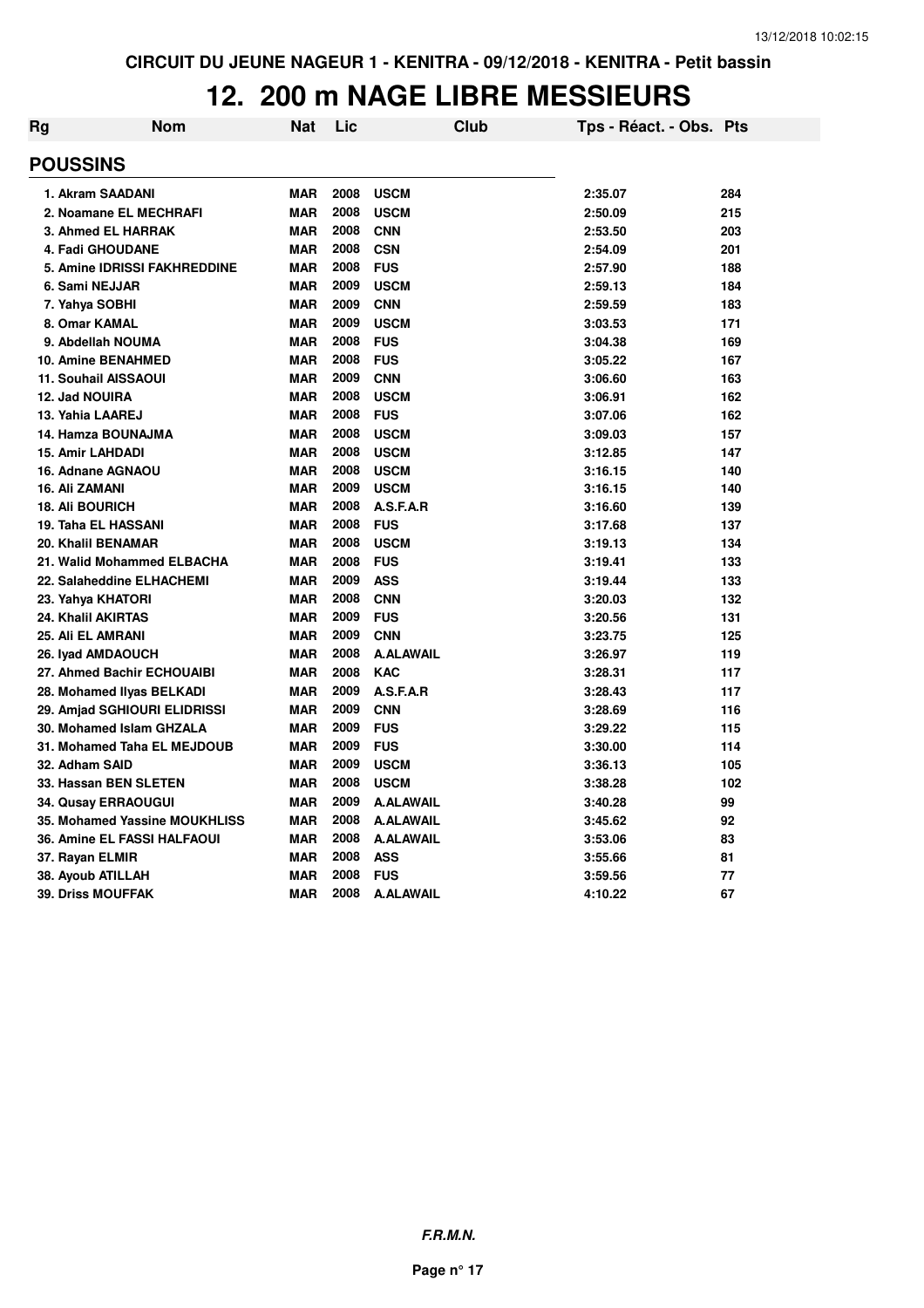# **13. 50 m DOS DAMES**

| <b>Rg</b>                           | <b>Nom</b> | <b>Nat</b>               | Lic          |                          | <b>Club</b> | Tps - Réact. - Obs. Pts |            |
|-------------------------------------|------------|--------------------------|--------------|--------------------------|-------------|-------------------------|------------|
| <b>POUSSINS</b>                     |            |                          |              |                          |             |                         |            |
| 1. Aya SEJJARI                      |            | <b>MAR</b>               | 2008         | <b>FUS</b>               |             | 43.25                   | 245        |
| 2. Maria BOUJENDAR                  |            | <b>MAR</b>               | 2008         | <b>FUS</b>               |             | 43.44                   | 241        |
| 3. Zainab EL KHDARI                 |            | <b>MAR</b>               | 2009         | <b>CSN</b>               |             | 44.50                   | 224        |
| 4. Aroua MESKINE                    |            | <b>MAR</b>               | 2008         | <b>KAC</b>               |             | 44.71                   | 221        |
| 5. Zineb SOUALHINE                  |            | <b>MAR</b>               | 2008         | <b>FUS</b>               |             | 47.10                   | 189        |
| 6. Meryem EL ALAMI                  |            | <b>MAR</b>               | 2009         | <b>FUS</b>               |             | 47.50                   | 184        |
| 6. Douae ABETTI                     |            | <b>MAR</b>               | 2009         | <b>FUS</b>               |             | 47.50                   | 184        |
| 8. Arbab ELKHADIR                   |            | <b>MAR</b>               | 2009         | <b>KAC</b>               |             | 48.01                   | 179        |
| 9. Hiba HADDAD                      |            | <b>MAR</b>               | 2008         | <b>ASS</b>               |             | 48.03                   | 178        |
| <b>10. Lina EL ABOUDI</b>           |            | <b>MAR</b>               | 2008         | <b>FUS</b>               |             | 48.97                   | 168        |
| 11. Ranya IBNOUHSEINE               |            | <b>MAR</b>               | 2008         | <b>CNN</b>               |             | 49.18                   | 166        |
| 12. Nouhaila ANEB                   |            | <b>MAR</b>               | 2008         | <b>KAC</b>               |             | 49.19                   | 166        |
| <b>13. Ghita BENSLIMANE</b>         |            | <b>MAR</b>               | 2009         | <b>CNN</b>               |             | 49.53                   | 163        |
| 14. Marwa BARAKAT                   |            | <b>MAR</b>               | 2009         | <b>CNN</b>               |             | 49.59                   | 162        |
| <b>15. Lina BENMIMOUN</b>           |            | <b>MAR</b>               | 2008         | <b>CNN</b>               |             | 49.88                   | 159        |
| 16. Lamiae EL HADDAD                |            | <b>MAR</b>               | 2009         | A.S.F.A.R                |             | 50.50                   | 153        |
| 17. Safae EL GADIRI                 |            | <b>MAR</b>               | 2008         | <b>ASS</b>               |             | 50.82                   | 151        |
| 18. Lina ALLA                       |            | <b>MAR</b>               | 2009         | A.S.F.A.R                |             | 50.94                   | 149        |
| 19. Syrine BOUTRACHEH               |            | <b>MAR</b>               | 2009         | <b>CNN</b>               |             | 51.10                   | 148        |
| 20. Khawla ACHIBANE                 |            | <b>MAR</b>               | 2008         | <b>CNN</b>               |             | 51.56                   | 144        |
| 21. Meriem SEDDATI                  |            | <b>MAR</b>               | 2009         | <b>KAC</b>               |             | 52.06                   | 140        |
| 22. Israe OUAZNI                    |            | <b>MAR</b>               | 2008         | <b>FUS</b>               |             | 52.13                   | 139        |
| 23. Ghita MOUMNI                    |            | <b>MAR</b>               | 2009         | <b>FUS</b>               |             | 52.88                   | 134        |
| 24. Safa ALAOUI                     |            | <b>MAR</b>               | 2008         | <b>CNN</b>               |             | 53.90                   | 126        |
| 25. Nada DADI                       |            | <b>MAR</b>               | 2008<br>2009 | <b>KAC</b>               |             | 53.93                   | 126        |
| 26. Riham LEBDAR                    |            | <b>MAR</b>               | 2008         | <b>ASS</b>               |             | 54.10                   | 125        |
| 27. Roeya Amina MOUMNI              |            | <b>MAR</b>               | 2008         | <b>CNN</b>               |             | 54.22                   | 124        |
| 28. Imane FAHIM                     |            | <b>MAR</b><br><b>MAR</b> | 2009         | <b>FUS</b><br><b>ACK</b> |             | 54.56<br>56.31          | 122        |
| 29. Malak DOUKALI<br>30. Aya CHAHID |            | <b>MAR</b>               | 2009         | A.S.F.A.R                |             | 56.68                   | 111<br>108 |
| 31. Nour Adoha BOUKHRIS             |            | <b>MAR</b>               | 2009         | <b>FUS</b>               |             | 56.78                   | 108        |
| <b>32. Douae MOULOUDI</b>           |            | <b>MAR</b>               | 2008         | <b>CNN</b>               |             | 56.94                   | 107        |
| 33. Rania LAZREQ                    |            | <b>MAR</b>               | 2008         | <b>CNN</b>               |             | 59.16                   | 95         |
| <b>34. Sara BENMIMOUN</b>           |            | <b>MAR</b>               | 2008         | <b>CNN</b>               |             | 59.22                   | 95         |
| 35. Lina TAHIR                      |            | MAR                      | 2009         | <b>KAC</b>               |             | 59.69                   | 93         |
| 36. Amira OUCHID                    |            | <b>MAR</b>               | 2009         | <b>KAC</b>               |             | 1:00.41                 | 89         |
| 37. Maha AZDAD                      |            | <b>MAR</b>               | 2009         | <b>ACK</b>               |             | 1:02.07                 | 82         |
| 38. Basmala LAAROUBI                |            | <b>MAR</b>               | 2008         | <b>ACK</b>               |             | 1:02.10                 | 82         |
| <b>39. Ines ETTOUHAMI</b>           |            | <b>MAR</b>               | 2009         | <b>KAC</b>               |             | 1:02.50                 | 81         |
| 40. Nada IDHYA                      |            | <b>MAR</b>               | 2008         | <b>CNK</b>               |             | 1:03.57                 | 77         |
| 41. Lina SAYOURI                    |            | <b>MAR</b>               | 2008         | <b>ASS</b>               |             | 1:07.03                 | 65         |
| 42. Abir LAFRIKI                    |            | <b>MAR</b>               | 2008         | <b>ASS</b>               |             | 1:09.37                 | 59         |
| 43. Meryeme ZOUITA                  |            | <b>MAR</b>               | 2008         | <b>ASS</b>               |             | 1:10.06                 | 57         |
| <b>44. Rim BENSAID</b>              |            | <b>MAR</b>               | 2009         | <b>CSN</b>               |             | 1:33.88                 | 23         |
| <b>NC. Abir SAHTARI</b>             |            | <b>MAR</b>               | 2009         | <b>KAC</b>               |             | Dsq VI                  | 0          |
| <b>NC. Rim BENSALAH</b>             |            | <b>MAR</b>               | 2009         | <b>FUS</b>               |             | Dsq NI                  | 0          |
| NC. Nada EL HAMZAOUI                |            | MAR                      | 2008         | <b>ACK</b>               |             | Dsq NI                  | 0          |
| NC. Soundous MANBAL                 |            | <b>MAR</b>               | 2008         | <b>ACK</b>               |             | Dsq NI                  | 0          |
| NC. Aya MINIYA                      |            | <b>MAR</b>               | 2009         | <b>FUS</b>               |             | Dsq NI                  | 0          |
| <b>AVENIR A1</b>                    |            |                          |              |                          |             |                         |            |
| 1. Neama BENMOUSSA                  |            | <b>MAR</b>               | 2010         | <b>CSN</b>               |             | 50.03                   | 158        |
| 2. Sahar TAYEBI                     |            | <b>MAR</b>               | 2010         | <b>FUS</b>               |             | 51.75                   | 143        |
| 3. Inas ELFAHSSI                    |            | <b>MAR</b>               | 2010         | <b>FUS</b>               |             | 52.22                   | 139        |
| 4. Oumnia LAQLIOUAL                 |            | <b>MAR</b>               | 2010         | <b>CNN</b>               |             | 55.32                   | 117        |
| 5. Yara GUEDDAOUI                   |            | <b>MAR</b>               | 2010         | <b>ACK</b>               |             | 57.38                   | 104        |
|                                     |            |                          |              |                          |             |                         |            |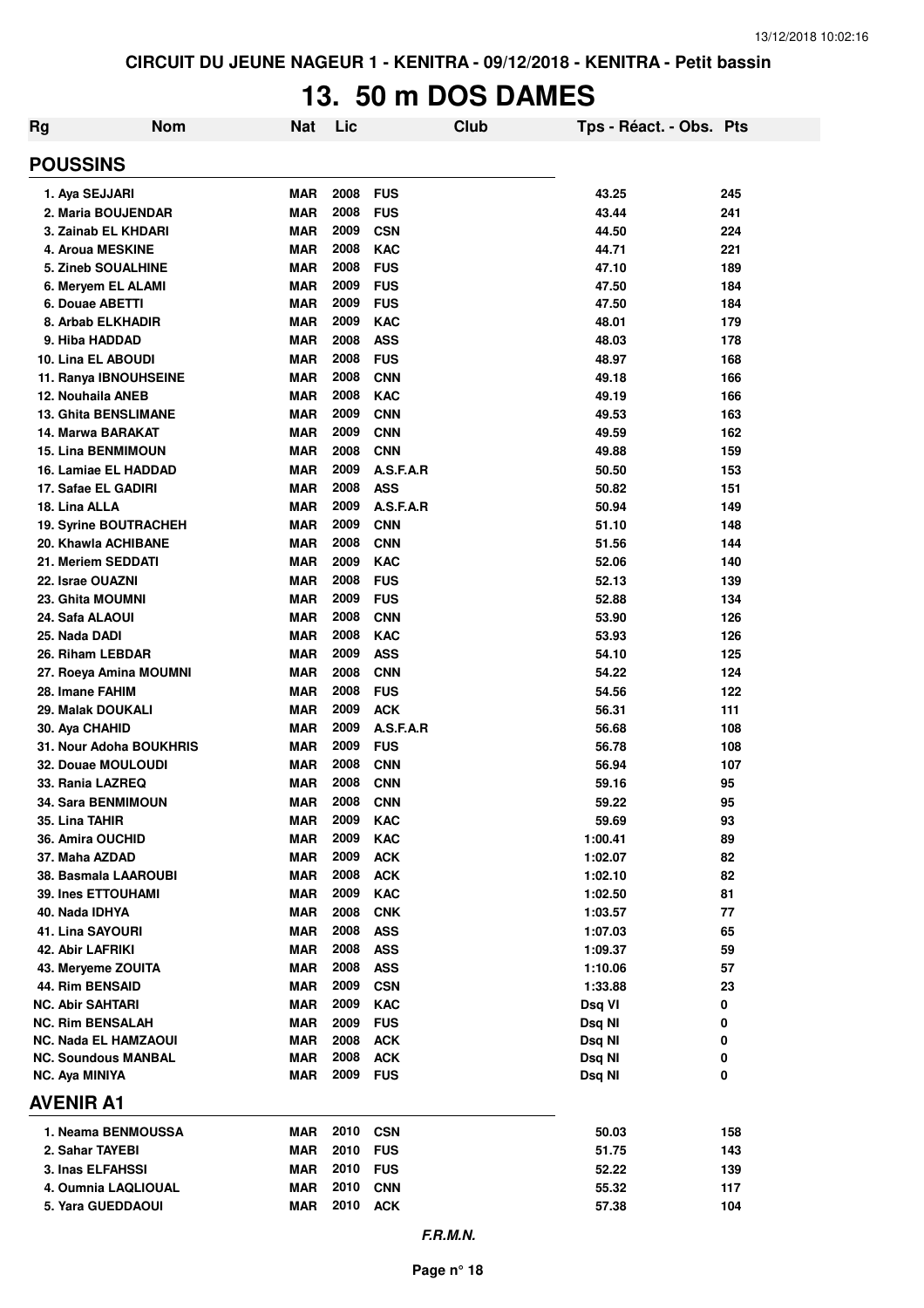## **13. 50 m DOS DAMES**

| <b>Rg</b>                | <b>Nom</b> | <b>Nat</b> | Lic  |            | <b>Club</b> | Tps - Réact. - Obs. Pts |          |
|--------------------------|------------|------------|------|------------|-------------|-------------------------|----------|
| <b>AVENIR A1</b>         |            |            |      |            |             |                         |          |
| 6. Ranim HADANE          |            | <b>MAR</b> | 2010 | <b>CNN</b> |             | 58.00                   | 101      |
| 7. Radia BENARFA         |            | <b>MAR</b> | 2010 | <b>FUS</b> |             | 59.38                   | 94       |
| 8. Noor KANDIL           |            | <b>MAR</b> | 2010 | <b>CNN</b> |             | 59.53                   | 93       |
| 9. Salma EL GHAZOUANI    |            | <b>MAR</b> | 2010 | A.S.F.A.R  |             | 1:00.85                 | 87       |
| 10. Malak SAIIDI         |            | <b>MAR</b> | 2010 | A.S.F.A.R  |             | 1:02.12                 | 82       |
| <b>11. Chahd CHAHID</b>  |            | <b>MAR</b> | 2010 | <b>CNN</b> |             | 1:02.21                 | 82       |
| <b>12. Lina LACHGAR</b>  |            | <b>MAR</b> | 2010 | <b>CSN</b> |             | 1:02.44                 | 81       |
| 13. Maryam BERRAZZOUK    |            | <b>MAR</b> | 2010 | A.S.F.A.R  |             | 1:02.62                 | 80       |
| 14. Aya BERRAZZOUK       |            | <b>MAR</b> | 2010 | A.S.F.A.R  |             | 1:03.22                 | 78       |
| 15. Israe NAKMOUCH       |            | <b>MAR</b> | 2010 | <b>ACK</b> |             | 1:06.50                 | 67       |
| <b>16. Malak CHERRAT</b> |            | <b>MAR</b> | 2010 | <b>ACK</b> |             | 1:11.19                 | 54       |
| 17. Alaa EL MAHI         |            | <b>MAR</b> | 2010 | <b>ASS</b> |             | 1:12.13                 | 52       |
| 18. Iness EL HAJJI       |            | <b>MAR</b> | 2010 | <b>CNN</b> |             | 1:12.91                 | 51       |
| <b>NC. Noor CHAFIK</b>   |            | <b>MAR</b> | 2010 | <b>ACK</b> |             | Dsq NI                  | 0        |
| <b>NC. Israe RHZALA</b>  |            | <b>MAR</b> | 2010 | <b>FUS</b> |             | Dsq NI                  | 0        |
| <b>AVENIR A2</b>         |            |            |      |            |             |                         |          |
| 1. Mayar RIHANI          |            | <b>MAR</b> | 2011 | <b>CSN</b> |             | 59.37                   | 94       |
| 2. Sarra EL OTMANY       |            | <b>MAR</b> | 2011 | <b>CNN</b> |             | 1:01.56                 | 84       |
| 3. Hidaya LAAROUBI       |            | <b>MAR</b> | 2011 | <b>ACK</b> |             | 1:03.50                 | 77       |
| <b>4. Ghita BENHAIDA</b> |            | <b>MAR</b> | 2011 | <b>CNN</b> |             | 1:04.93                 | 72       |
| 5. Basma JABAR           |            | <b>MAR</b> | 2011 | <b>CNN</b> |             | 1:05.00                 | 72       |
| 6. Romayssae HAMMOUGUA   |            | <b>MAR</b> | 2011 | <b>CSN</b> |             | 1:05.22                 | 71       |
| 7. Rania DLIMA           |            | <b>MAR</b> | 2011 | <b>ACK</b> |             | 1:05.25                 | 71       |
| <b>NC. Lina BRIKA</b>    |            | <b>MAR</b> | 2011 | <b>CNK</b> |             | Dsq NI                  | $\bf{0}$ |

**F.R.M.N.**

**Page n° 19**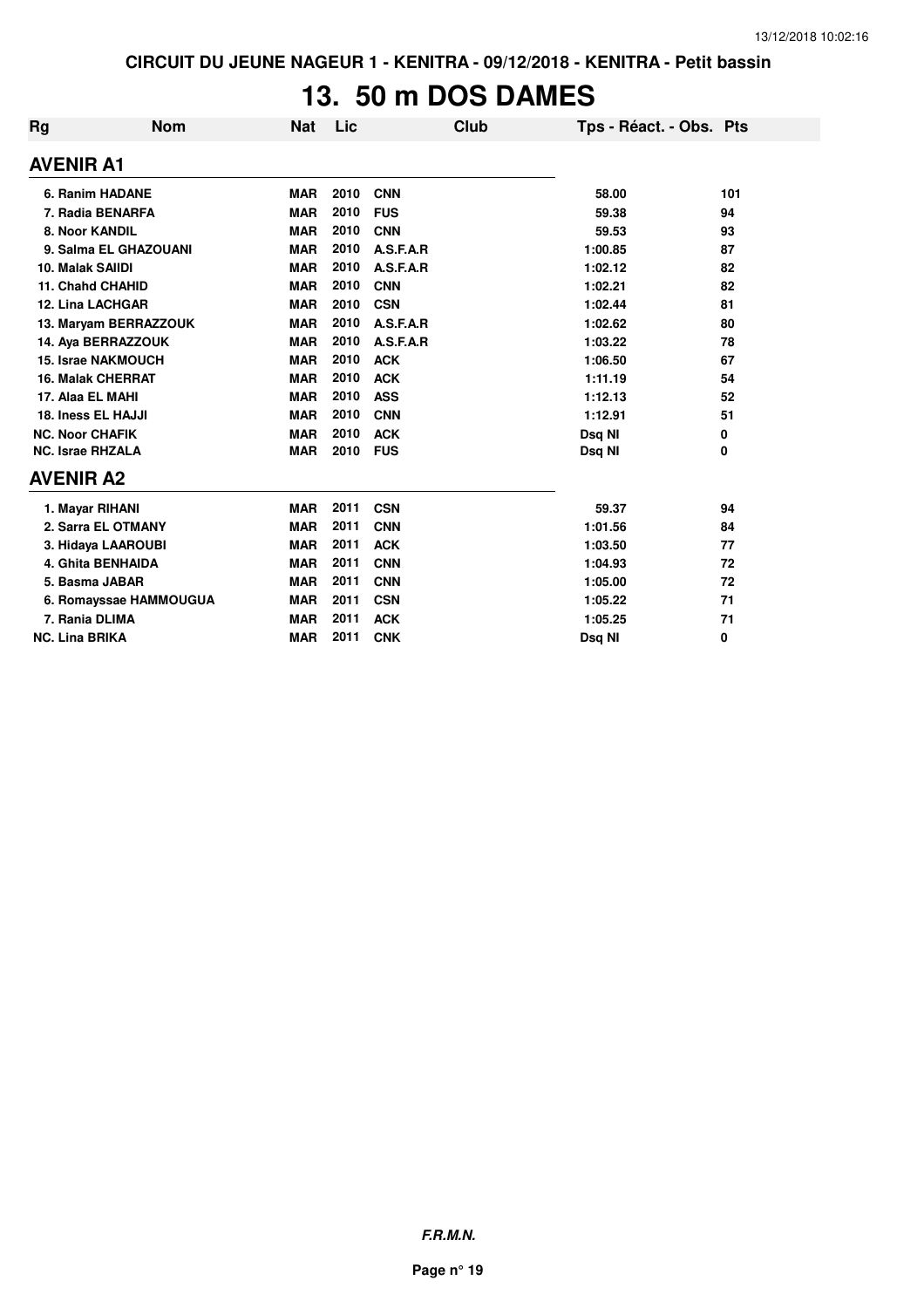#### **14. 50 m DOS MESSIEURS**

| Rg                                               | <b>Nom</b>                    | <b>Nat</b>               | Lic          |                          | Club | Tps - Réact. - Obs. Pts |            |
|--------------------------------------------------|-------------------------------|--------------------------|--------------|--------------------------|------|-------------------------|------------|
| <b>POUSSINS</b>                                  |                               |                          |              |                          |      |                         |            |
| <b>1. Amine BENAHMED</b>                         |                               | <b>MAR</b>               | 2008         | <b>FUS</b>               |      | 42.47                   | 181        |
| 2. Yahia LAAREJ                                  |                               | <b>MAR</b>               | 2008         | <b>FUS</b>               |      | 43.31                   | 171        |
| 3. Amine IDRISSI FAKHREDDINE                     |                               | <b>MAR</b>               | 2008         | <b>FUS</b>               |      | 44.38                   | 158        |
| 4. Souhail AISSAOUI                              |                               | <b>MAR</b>               | 2009         | <b>CNN</b>               |      | 44.53                   | 157        |
| 5. Ali ZAMANI                                    |                               | <b>MAR</b>               | 2009         | <b>USCM</b>              |      | 44.85                   | 154        |
| 6. Taha EL HASSANI                               |                               | <b>MAR</b>               | 2008         | <b>FUS</b>               |      | 47.00                   | 133        |
| 7. Jad NOUIRA                                    |                               | <b>MAR</b>               | 2008         | <b>USCM</b>              |      | 47.16                   | 132        |
| 8. Khalil BENAMAR                                |                               | <b>MAR</b>               | 2008         | <b>USCM</b>              |      | 47.62                   | 128        |
| 9. Yahya KHATORI                                 |                               | <b>MAR</b><br><b>MAR</b> | 2008<br>2008 | <b>CNN</b>               |      | 48.53                   | 121        |
| 10. Haytham MEFTAHI<br><b>11. Khalil AKIRTAS</b> |                               | <b>MAR</b>               | 2009         | <b>CSN</b><br><b>FUS</b> |      | 48.94<br>49.00          | 118<br>118 |
| 12. Rayane BARAKAT                               |                               | <b>MAR</b>               | 2008         | <b>CNN</b>               |      | 49.19                   | 116        |
| 13. Abdellah NOUMA                               |                               | <b>MAR</b>               | 2008         | <b>FUS</b>               |      | 49.91                   | 111        |
| <b>14. Mourad LAQLIOUAL</b>                      |                               | <b>MAR</b>               | 2008         | <b>CNN</b>               |      | 50.03                   | 110        |
| 15. Mohamed Islam GHZALA                         |                               | <b>MAR</b>               | 2009         | <b>FUS</b>               |      | 51.25                   | 103        |
| <b>16. Anas AIT BARGACH</b>                      |                               | <b>MAR</b>               | 2009         | <b>ASS</b>               |      | 51.31                   | 102        |
| 17. Salaheddine ELHACHEMI                        |                               | <b>MAR</b>               | 2009         | <b>ASS</b>               |      | 51.35                   | 102        |
| 18. Amjad SGHIOURI ELIDRISSI                     |                               | <b>MAR</b>               | 2009         | <b>CNN</b>               |      | 51.68                   | 100        |
| 19. Adham SAID                                   |                               | <b>MAR</b>               | 2009         | <b>USCM</b>              |      | 51.78                   | 100        |
| 20. Hamza BOUNAJMA                               |                               | <b>MAR</b>               | 2008         | <b>USCM</b>              |      | 52.46                   | 96         |
| 21. Taha LAHLOU                                  |                               | <b>MAR</b>               | 2009         | <b>ASS</b>               |      | 53.32                   | 91         |
| 22. Nezar AIT ALI                                |                               | <b>MAR</b>               | 2008         | <b>CNN</b>               |      | 53.50                   | 90         |
| 23. Mohamed EL KACIMI                            |                               | <b>MAR</b>               | 2009         | <b>CNN</b>               |      | 53.75                   | 89         |
| 24. Khalil Ibrahim OUHAMMOU                      |                               | <b>MAR</b>               | 2008         | <b>CNN</b>               |      | 54.34                   | 86         |
| 25. Ahmed Amine CHEBIHI                          |                               | <b>MAR</b>               | 2009         | <b>KAC</b>               |      | 54.35                   | 86         |
| 26. Mohamed Taha EL MEJDOUB                      |                               | <b>MAR</b>               | 2009         | <b>FUS</b>               |      | 54.91                   | 83         |
| 27. Aymane NAIT MBARK                            |                               | <b>MAR</b>               | 2009         | <b>CNN</b>               |      | 55.66                   | 80         |
| 28. Ayoub ATILLAH                                |                               | <b>MAR</b>               | 2008         | <b>FUS</b>               |      | 56.88                   | 75         |
| 29. Rayane BARAKAT                               |                               | <b>MAR</b>               | 2009         | <b>ASS</b>               |      | 57.06                   | 74         |
| 30. Ahmed Yahya DAHMANI                          |                               | <b>MAR</b>               | 2009         | <b>ASS</b>               |      | 57.53                   | 72         |
| 31. Sirage HAFIANE                               |                               | <b>MAR</b>               | 2009         | <b>ACK</b>               |      | 58.84                   | 68         |
| 32. Marwane SALHI                                |                               | <b>MAR</b>               | 2009         | <b>CNK</b>               |      | 59.03                   | 67         |
| 33. Rayane QARRO                                 |                               | <b>MAR</b>               | 2009         | <b>KAC</b>               |      | 59.81                   | 64         |
| 34. Mohammed ABBAHADDOU                          |                               | <b>MAR</b>               | 2009         | <b>CNN</b>               |      | 1:00.53                 | 62         |
| 35. Nassim EL AOUSSI                             |                               | <b>MAR</b>               | 2009         | A.S.F.A.R                |      | 1:00.59                 | 62         |
| 36. Ayoub FARID                                  |                               | <b>MAR</b>               | 2008         | A.S.F.A.R                |      | 1:00.81                 | 61         |
| 37. Mohamed Ziyad GHRIMA                         |                               | <b>MAR</b>               | 2008<br>2009 | <b>ACK</b>               |      | 1:01.47                 | 59         |
| 37. Badereddine ELHACHEMI                        | 39. Mohamed Selim BENCHEKROUN | MAR<br><b>MAR</b>        | 2009         | <b>ASS</b><br><b>CNN</b> |      | 1:01.47<br>1:01.57      | 59<br>59   |
| 40. Mehdi LAKHAL                                 |                               | <b>MAR</b>               | 2009         | <b>CNN</b>               |      | 1:14.28                 | 33         |
| <b>NC. Othmane BENKIRANE</b>                     |                               | <b>MAR</b>               | 2008         | <b>ACK</b>               |      | Frf n.d.                |            |
| <b>NC. Ouweis AMRANI</b>                         |                               | MAR                      | 2008         | <b>CNN</b>               |      | Frf n.d.                |            |
| <b>NC. Nizar ABAKKAS</b>                         |                               | <b>MAR</b>               | 2008         | KAC                      |      | Frf n.d.                |            |
| <b>NC. Mohamed Said BENAMAR</b>                  |                               | <b>MAR</b>               | 2009         | <b>KAC</b>               |      | Dsq VI                  | 0          |
| <b>NC. Mohamed Said BENELHADJ</b>                |                               | <b>MAR</b>               | 2008         | <b>ACK</b>               |      | Dsq NI                  | 0          |
| NC. Idriss SAFAR                                 |                               | <b>MAR</b>               | 2008         | <b>ASS</b>               |      | Dsq NI                  | 0          |
| <b>NC. Adam ELGUEDDARI</b>                       |                               | <b>MAR</b>               | 2009         | <b>CNK</b>               |      | Dsq NI                  | 0          |
| <b>NC. Walid Mohammed ELBACHA</b>                |                               | <b>MAR</b>               | 2008         | <b>FUS</b>               |      | Dsq NI                  | 0          |
| NC. Aymane JRHIRID                               |                               | <b>MAR</b>               | 2009         | <b>KAC</b>               |      | Dsq NI                  | 0          |
| <b>AVENIR A1</b>                                 |                               |                          |              |                          |      |                         |            |
| 1. Houssam Badreddine MAACH                      |                               | <b>MAR</b>               | 2010         | <b>CNN</b>               |      | 49.81                   | 112        |
| 2. Omar ILGUIM                                   |                               | <b>MAR</b>               | 2010         | <b>CNN</b>               |      | 51.25                   | 103        |
| 3. Mohamed Nizar BOUAYAD                         |                               | <b>MAR</b>               | 2010         | <b>CNN</b>               |      | 54.15                   | 87         |
| 4. Ismail EL FARISSI                             |                               | <b>MAR</b>               | 2010         | <b>FUS</b>               |      | 54.28                   | 86         |
| 5. Yassine BOUKHARI                              |                               | MAR                      | 2010         | <b>CNN</b>               |      | 56.28                   | 77         |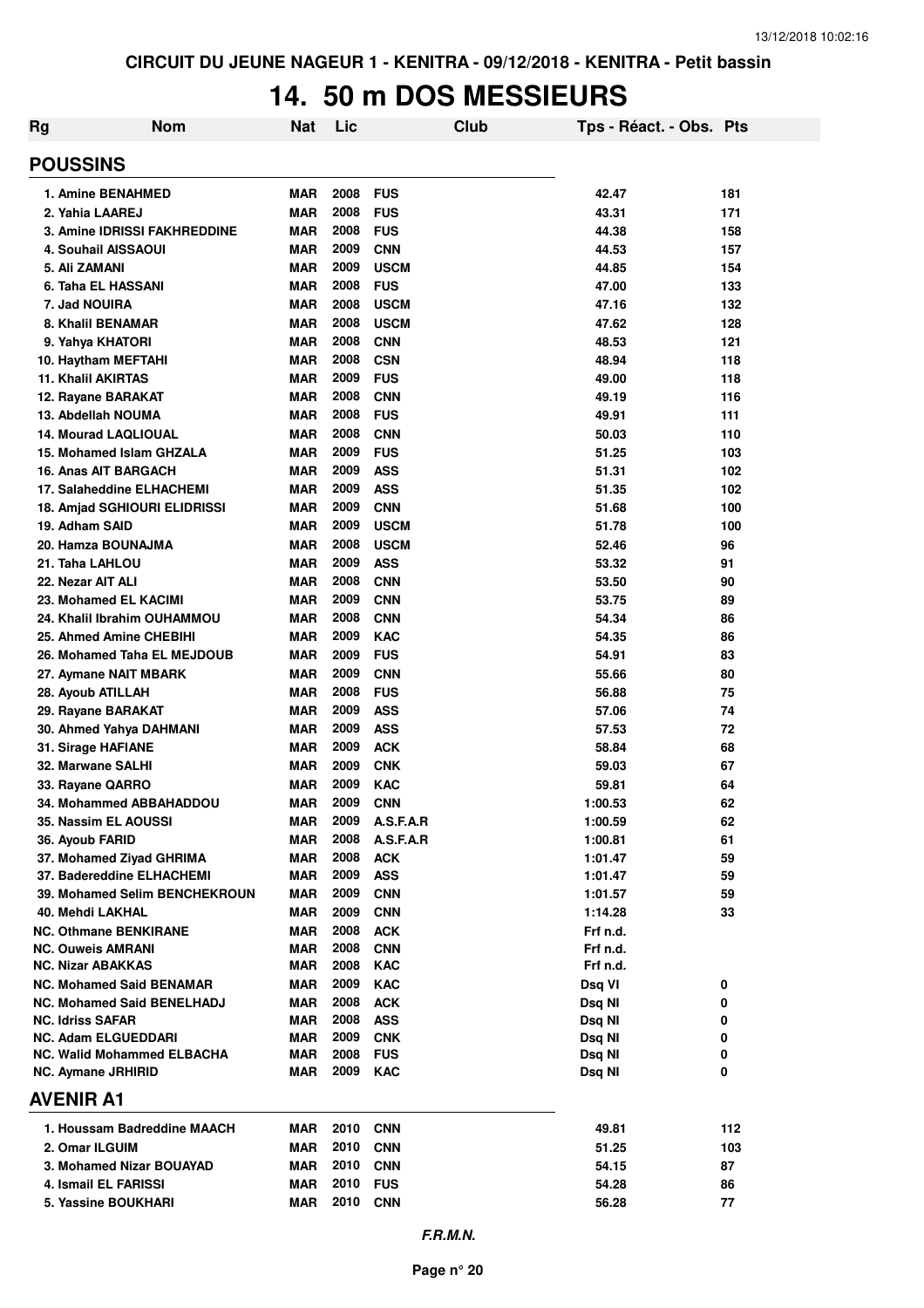## **14. 50 m DOS MESSIEURS**

| <b>Rg</b>        | <b>Nom</b>                  | <b>Nat</b> | Lic  | Club             | Tps - Réact. - Obs. Pts |    |
|------------------|-----------------------------|------------|------|------------------|-------------------------|----|
| <b>AVENIR A1</b> |                             |            |      |                  |                         |    |
|                  | 6. Othmane TARMIDI          | <b>MAR</b> | 2010 | <b>CNN</b>       | 56.94                   | 75 |
|                  | 7. Moaad AJOUAD             | <b>MAR</b> | 2010 | <b>ACK</b>       | 57.41                   | 73 |
|                  | 8. Saad MOUSTAHSSINE        | <b>MAR</b> | 2010 | <b>FUS</b>       | 57.66                   | 72 |
|                  | 9. Ahmed TOUIMI BENJELLOUN  | <b>MAR</b> | 2010 | <b>ASS</b>       | 1:00.06                 | 64 |
|                  | 10. Mohamed Rayane BENTALEB | <b>MAR</b> | 2010 | <b>FUS</b>       | 1:00.07                 | 64 |
|                  | 11. Wassim IBN ALI          | <b>MAR</b> | 2010 | <b>A.ALAWAIL</b> | 1:02.19                 | 57 |
|                  | 12. Bassim BOUCHTI          | <b>MAR</b> | 2010 | <b>CNN</b>       | 1:04.22                 | 52 |
|                  | 13. Raed MALHI              | <b>MAR</b> | 2010 | <b>FUS</b>       | 1:05.09                 | 50 |
|                  | 14. Abdelali BELKHOUAJA     | <b>MAR</b> | 2010 | <b>CNK</b>       | 1:05.63                 | 49 |
|                  | 15. Salaheddine BOUROUYNE   | <b>MAR</b> | 2010 | <b>ACK</b>       | 1:06.18                 | 47 |
|                  | 16. Adam EL AMMARI          | <b>MAR</b> | 2010 | <b>ASS</b>       | 1:06.65                 | 46 |
|                  | <b>NC. Yahya YAHYAOUI</b>   | <b>MAR</b> | 2010 | <b>CNK</b>       | Frf n.d.                |    |
|                  | <b>NC. Ismail SLIMANI</b>   | <b>MAR</b> | 2010 | <b>USCM</b>      | Frf n.d.                |    |
|                  | NC. Rayane NADIR            | <b>MAR</b> | 2010 | <b>ASS</b>       | Dsq FD                  | 0  |
|                  | <b>NC. Anas BENKADDOUR</b>  | <b>MAR</b> | 2010 | <b>CNN</b>       | Dsq VI                  | 0  |
|                  | <b>NC. Zoubeir NEJJAR</b>   | <b>MAR</b> | 2010 | <b>USCM</b>      | Dsq NI                  | 0  |
| <b>AVENIR A2</b> |                             |            |      |                  |                         |    |
|                  | 1. Yahya EL GADIRI          | <b>MAR</b> | 2011 | <b>ASS</b>       | 56.69                   | 76 |
|                  | 2. Mohamed Anas ELAMRANI    | <b>MAR</b> | 2011 | <b>CNN</b>       | 57.50                   | 73 |
|                  | 3. Ilyasse LEBDAR           | <b>MAR</b> | 2011 | <b>ASS</b>       | 58.43                   | 69 |
|                  | 4. Othmane SALHI            | <b>MAR</b> | 2012 | <b>CNK</b>       | 1:00.63                 | 62 |
|                  | 5. Mohamed Omar EL QASMI    | <b>MAR</b> | 2011 | <b>CNN</b>       | 1:04.06                 | 52 |
|                  | 5. Imrane EL YACOUTI        | <b>MAR</b> | 2011 | <b>FUS</b>       | 1:04.06                 | 52 |
|                  | 7. Mathieu CHARLET GARNIER  | <b>FRA</b> | 2011 | <b>FUS</b>       | 1:05.22                 | 50 |
|                  | <b>NC. Karam BENDAOU</b>    | <b>MAR</b> | 2011 | <b>CNN</b>       | Frf n.d.                |    |
|                  | <b>NC. Yassir BENKIRANE</b> | <b>MAR</b> | 2011 | <b>ACK</b>       | Dsq NI                  | 0  |
|                  | <b>NC. Badr LAKHAL</b>      | <b>MAR</b> | 2011 | <b>CNN</b>       | Dsq NI                  | 0  |
|                  | <b>NC. Taha ZOUGGARI</b>    | <b>MAR</b> | 2011 | <b>CNN</b>       | Dsq NI                  | 0  |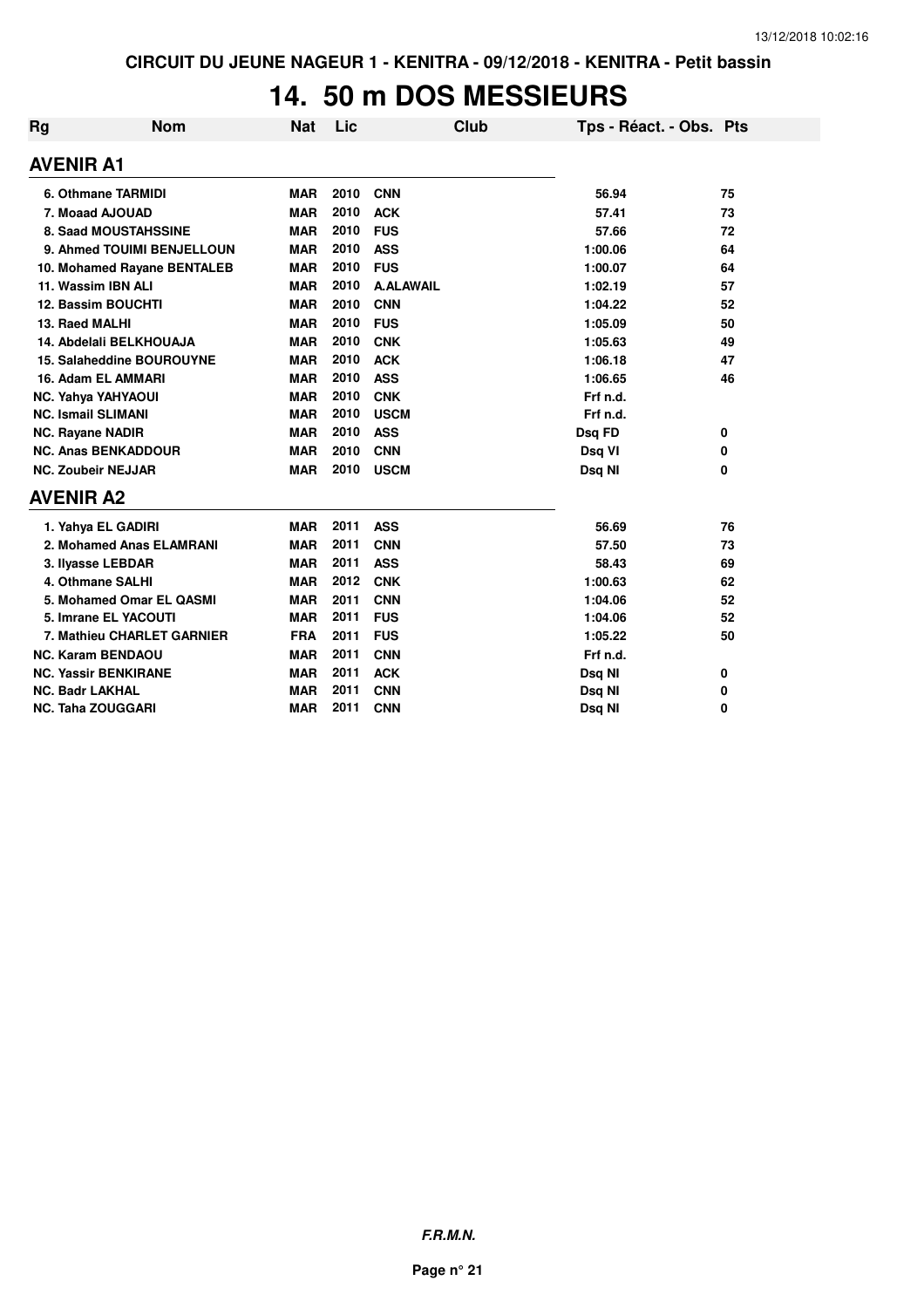#### **15. 4 x 50 m 4 NAGES DAMES**

| Rg | Nom                     | <b>Nat</b> | Lic  |            | Club | Tps - Réact. - Obs. Pts |     |
|----|-------------------------|------------|------|------------|------|-------------------------|-----|
|    | <b>POUSSINS</b>         |            |      |            |      |                         |     |
|    | 1. Maria BOUJENDAR      | <b>MAR</b> | 2008 | <b>FUS</b> |      | 3:00.75                 | 215 |
|    | <b>Meryem EL ALAMI</b>  | <b>MAR</b> | 2009 | <b>FUS</b> |      |                         | 215 |
|    | Aya SEJJARI             | <b>MAR</b> | 2008 | <b>FUS</b> |      |                         | 215 |
|    | <b>Zineb SOUALHINE</b>  | <b>MAR</b> | 2008 | <b>FUS</b> |      |                         | 215 |
|    | 2. Arbab ELKHADIR       | <b>MAR</b> | 2009 | <b>KAC</b> |      | 3:04.06                 | 203 |
|    | <b>Hiba GUENDOUF</b>    | <b>MAR</b> | 2008 | <b>KAC</b> |      |                         | 203 |
|    | <b>Nouhaila ANEB</b>    | <b>MAR</b> | 2008 | <b>KAC</b> |      |                         | 203 |
|    | <b>Abir SAHTARI</b>     | <b>MAR</b> | 2009 | <b>KAC</b> |      |                         | 203 |
|    | 3. Hiba HADDAD          | <b>MAR</b> | 2008 | <b>ASS</b> |      | 3:09.59                 | 186 |
|    | <b>Rim ELADEL</b>       | <b>MAR</b> | 2008 | <b>ASS</b> |      |                         | 186 |
|    | Lina AJANA              | <b>MAR</b> | 2008 | <b>ASS</b> |      |                         | 186 |
|    | Safae EL GADIRI         | <b>MAR</b> | 2008 | <b>ASS</b> |      |                         | 186 |
|    | 4. Lamiae EL HADDAD     | <b>MAR</b> | 2009 | A.S.F.A.R  |      | 3:23.21                 | 151 |
|    | <b>Sara KAIMECH</b>     | <b>MAR</b> | 2009 | A.S.F.A.R  |      |                         | 151 |
|    | Alae CHAHID             | <b>MAR</b> | 2009 | A.S.F.A.R  |      |                         | 151 |
|    | <b>Zineb BOUSSNEN</b>   | <b>MAR</b> | 2008 | A.S.F.A.R  |      |                         | 151 |
|    | 5. Ranya IBNOUHSEINE    | <b>MAR</b> | 2008 | <b>CNN</b> |      | 3:24.13                 | 149 |
|    | Rania LAZREQ            | <b>MAR</b> | 2008 | <b>CNN</b> |      |                         | 149 |
|    | <b>Khawla ACHIBANE</b>  | <b>MAR</b> | 2008 | <b>CNN</b> |      |                         | 149 |
|    | <b>Marwa BARAKAT</b>    | <b>MAR</b> | 2009 | <b>CNN</b> |      |                         | 149 |
|    | 6. Malak DOUKALI        | <b>MAR</b> | 2009 | <b>ACK</b> |      | 3:34.25                 | 129 |
|    | <b>Nada EL HAMZAOUI</b> | <b>MAR</b> | 2008 | <b>ACK</b> |      |                         | 129 |
|    | <b>Malak LAHLIMI</b>    | <b>MAR</b> | 2009 | <b>ACK</b> |      |                         | 129 |
|    | <b>Basmala LAAROUBI</b> | <b>MAR</b> | 2008 | <b>ACK</b> |      |                         | 129 |